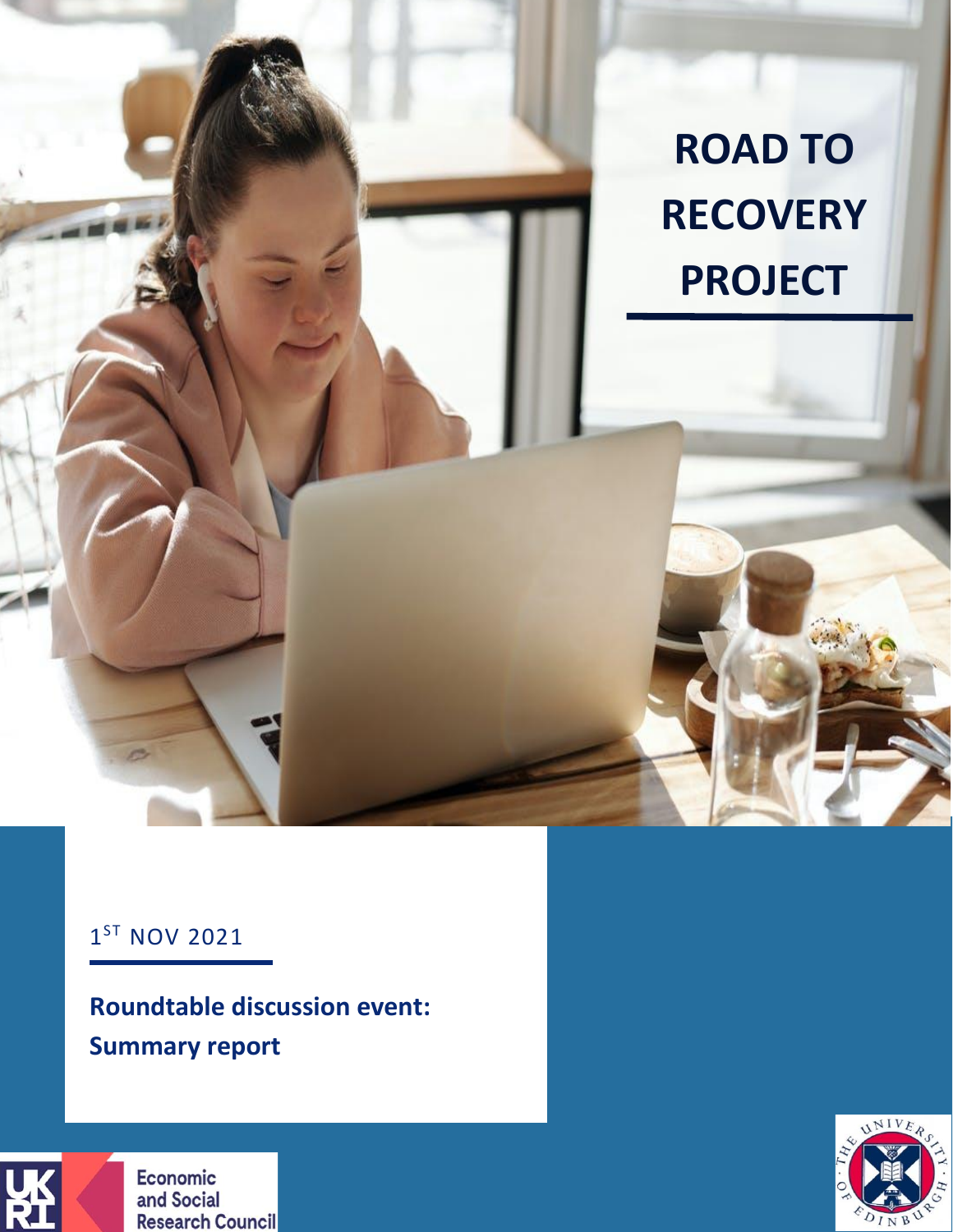**Authors: Karri Gillespie-Smith, Hope Christie, Karen Elizabeth Goodall, Doug McCoachie, Thomas Gallagher- Mitchell, Jo Van Herwegen, Laura Outhwaite, Carrie Ballantyne, Hayley Crawford, Joanna Moss, Caroline Richards, Freyja Steindorsdottir, and Grace Khawam** 

#### **Executive summary**

Four stakeholder groups were gathered respectively to discuss their views and experiences on how the COVID-19 pandemic has impacted, and continues to impact, families with children with intellectual difficulties (ID). The four groups included representatives from charity and advocacy groups, the education sector, practitioners, and parents and carers.

The discussions within each group followed similar themes, whereby participants discussed issues under three main themes: experiences during the pandemic; continued challenges faced as we move through current recovery phases; and future recommendations.

#### **Discussion group 1: Parents and carers of children with ID**

- Parents continue to raise concern about their children's mental health with all parents reporting higher anxiety indicated by challenging behaviours and refusing to return to activities they had previously enjoyed.
- Parents explained that it was difficult to get their child access to appropriate support because they weren't meeting specific criteria by service providers. Parents also reported that there were additional pressures on neurotypical siblings of children with ID resulting in increased levels of anxiety and stress.
- These issues still persist since changing guidelines mean that siblings are often concerned to go out and engage in social activities due to concern they are putting their sibling at risk.
- Most parents noted continued frustrations with services using Covid as an excuse not to provide support when parents were aware of the services receiving Covid-specific funding and having enough time to work on alternative solutions.
- More tailored resources are needed for children with ID who do not fit into all the typical guidelines and missed out on valuable peer support.

#### **Discussion group 2: Charity and advocacy groups**

- Pandemic exacerbated existing issues for families. Many families were relying on respite care, residential support and outreach.
- Reduction in service provision persists despite the end of lockdown which may be due to staff shortages and lack of funding for social care staff. One Charity reported that local authorities were reducing funds for service provision under the pretext that families had been 'coping well' during the pandemic.
- Pandemic also greatly impacted children with ID across many areas including education (e.g., informal exclusions, lack of staff), mental health issues (e.g. increased anxiety exacerbating existing challenging behaviours), social skills (e.g. reduction of social interactions caused reduction in valuable social skill learning).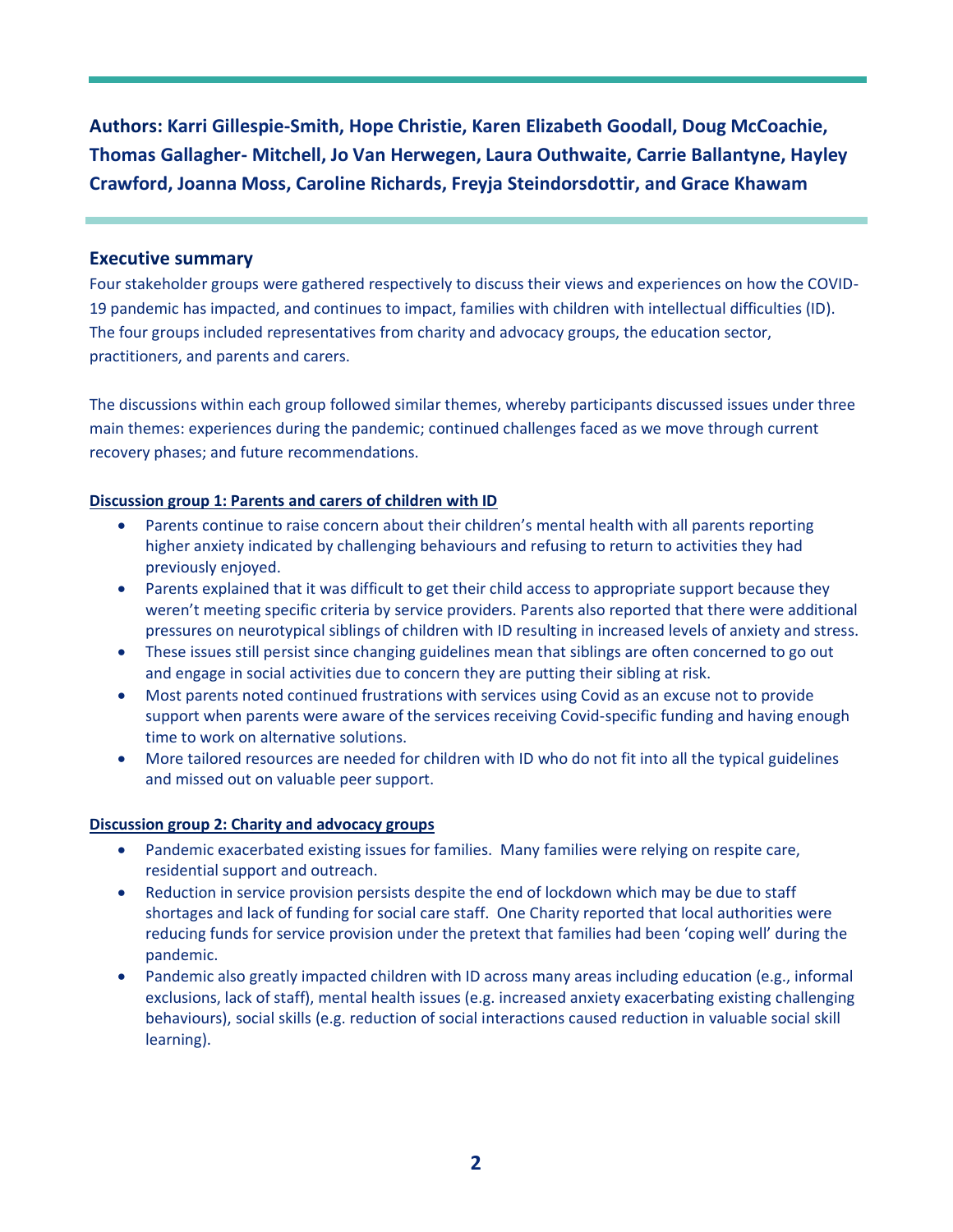#### **Discussion group 3: Education sector**

- Parents and children with ID are anxious about returning to school and many have still not returned to the classroom. This is worse for children with ID with complex physical disabilities who are more at risk of negative outcomes if they contract COVID-19.
- The education professionals mention that to continue teaching education they need to also support the children's mental health and remind them that school can be fun.
- Education professionals reported that teachers need training to support the mental health of children with ID in the classrooms.
- They need protected time to support the children's social, emotional, and mental needs first before they can get the children focused back on academic work.

#### **Discussion group 4: Practitioners**

- Practitioners reported that parents struggled with their children returning to school due to their own anxiety around potential changes, school closures and staffing issues.
- Practitioners felt that parents were still not ready to engage in more clinical work despite needing support and had not 'recovered' from lockdown.
- A key issue raised by the practitioners was around the recruitment and retention of staff highlighting that current clinical and social care staff were at risk of burnout. Issues around lack of decompressing and intense workdays highlight the need for staff to set clear boundaries with colleagues and service users.
- Many practitioners also mentioned higher rates of mental health issues among staff and a need for more embedded peer support from colleagues

#### **Policy considerations**

- 1. Parents of children with ID and children with ID need targeted support as they transition out of restrictions to protect against negative mental health outcomes.
- 2. Support services need to be improved for children with ID by increasing social care staffing and provision.
- 3. Teaching staff need more training and allocated time to support children with ID's mental health as they transition back to Education.
- 4. More Clinical and Social Care staff need to be recruited and retained to reduce staff burnout that is being experienced across social and clinical services.

#### **Recommendations**

- 1. Both children with ID and their parents are vulnerable groups. They need continued monitoring and support (specifically mental health support) by increasing service check-ins and improving access to services as the UK transitions through the recovery phase.
- 2. It is crucial that higher levels of social care staff are recruited and retained to provide increased support to the children and extending this support to the classroom to help children transition back to education.
- 3. Teaching staff need the time and training to help children with ID's social, emotional, and mental health needs as they return to education.
- 4. Clinical and Social Care practitioners are experiencing burnout and mental health issues. They need increased levels of staffing, more embedded approaches to peer support and to set boundaries with colleagues and service users.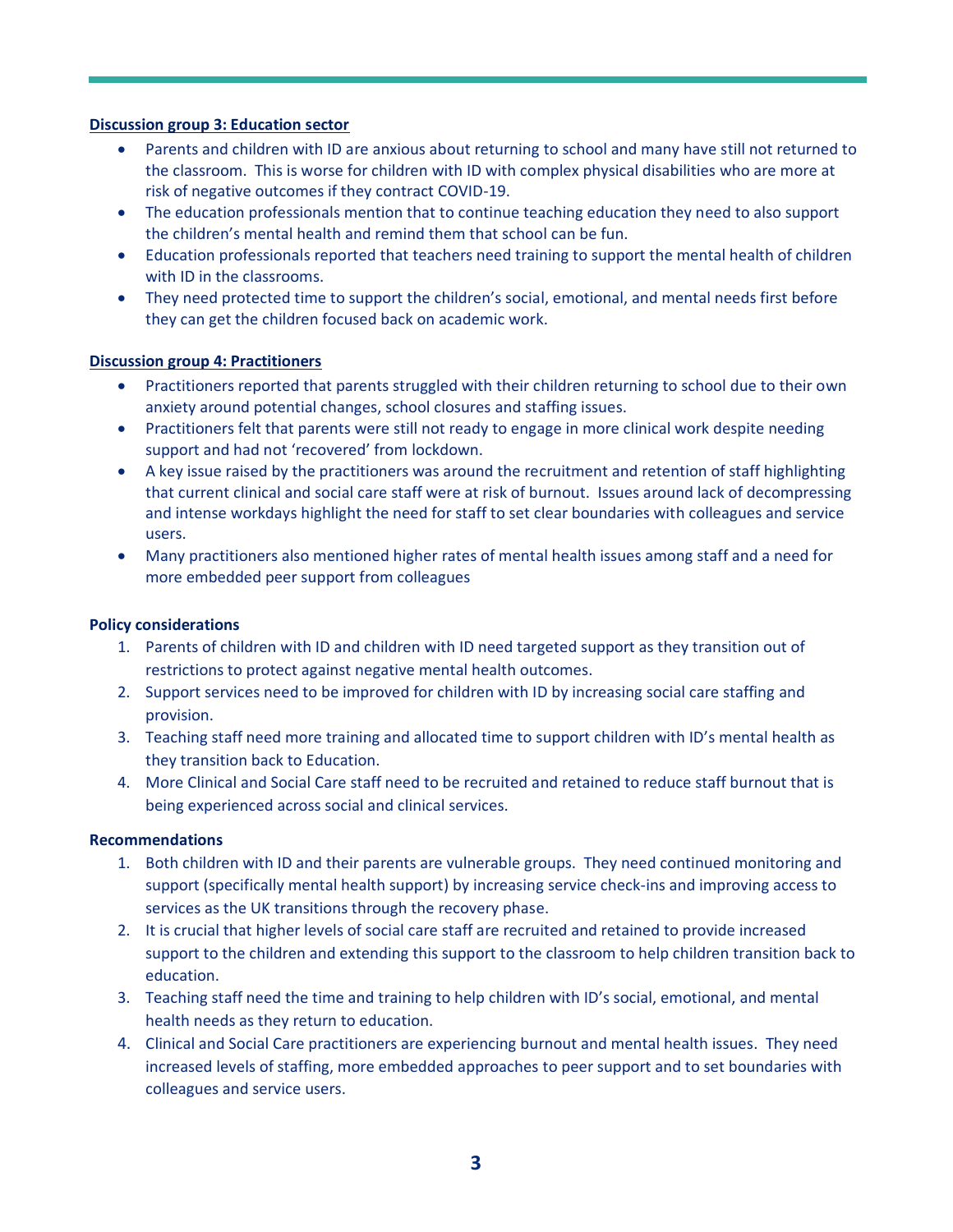## **Introduction**

On Monday 1<sup>st</sup> November, the Road to Recovery project team hosted an online roundtable discussion event, which brought together key stakeholder groups including practitioners, parents and carers, education, and charity and advocacy groups.

The main aim of this discussion event was to hear about the experiences of these key groups during lockdown restrictions, as well as more recent experiences as we begin to adjust to a new normal. With this information we hoped to learn more about how best to support families with children with intellectual disabilities following the COVID-19 pandemic. Further, from this discussion we hope to inform a policy briefing on the pandemic recovery for families with children with intellectual disabilities in the UK.

We want to thank everyone who attended this event; we greatly appreciate you taking the time to share your experiences with us. In this report, you will find detailed summaries of each breakout room discussion. Please note that all names and identifiable information have been removed for anonymity.

Thank you again for attending. We hope to welcome you all to the next event.



#### The Road to Recovery Team,

\*The collaborators on the Road to Recovery Project are: Dr Karri Gillespie-Smith (lead), Dr Karen Elizabeth Goodall, Dr Doug McConachie - University of Edinburgh; Dr Thomas Gallagher- Mitchell - Liverpool Hope University; Dr Jo Van Herwegen and Dr Laura Outhwaite - University College London Institute of Education; Dr Carrie Ballantyne - University of the West of Scotland; Dr Hayley Crawford - University of Warwick; Dr Joanna Moss - University of Surrey; Dr Caroline Richards - University of Birmingham; Dr Hope Christie – University of Edinburgh; Grace Khawam – University of Edinburgh; Freyja Steindorsdottir – University of Edinburgh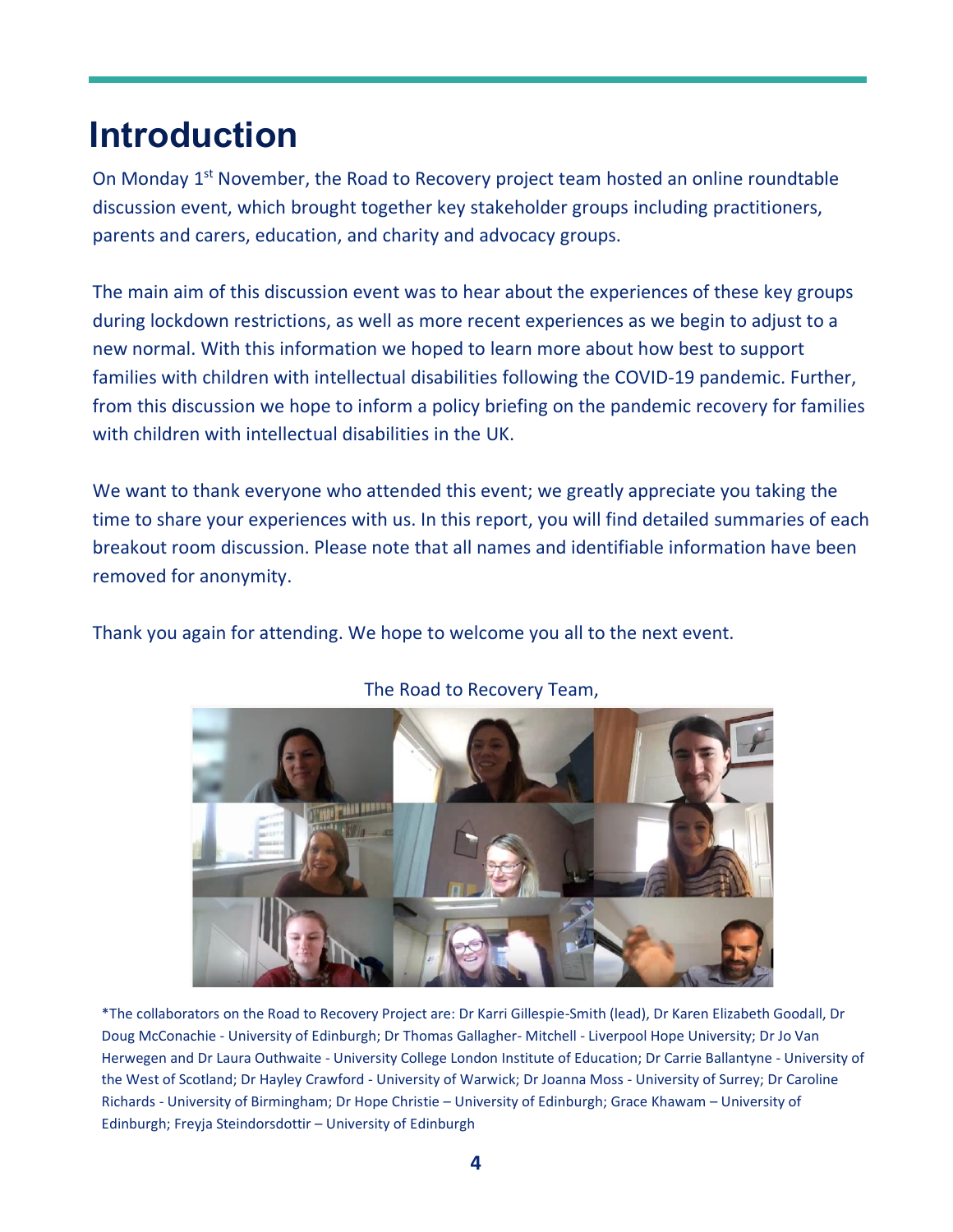## **Charity and Advocacy Groups**

Representatives attended from a range of charities and advocacy groups, which included: Fragile X Society, Williams Syndrome Foundation, National Autistic Society, ENABLE Group, Breakthrough Learning, CdLS Foundation, Action for Children, Kindred and SeeAbility.

#### **1. DURING THE PANDEMIC AND LOCKDOWN PHASES**

According to the charity and advocacy groups, the pandemic exacerbated existing inequalities and there was a consensus that families cannot just "go back" to how their lives were before the pandemic, without addressing the short, medium and long-term impacts of the pandemic.

#### **A. Access to care and support services**

It is commonly reported that services were reduced during the pandemic but charities reported that many services were simply halted, leaving families that had relied on the services, such as respite care, in crisis. One charity that had supported a single mother of a teenager with intellectual disabilities described the experience as:

*'Just literally a cliff edge, the guillotine came down. There was nothing, so she found herself on her own 24 hours a day looking after her [teenager] with no support whatsoever and she had no family support. That was replicated up and down the country."*

This was partially due to a lack of clear guidance from the UK government on what was classed as an essential service, with some ambiguity around how 'at risk' children and adolescents with intellectual disabilities were. The lack of clarity in guidance around safety led to some services stopping operations completely, rather than adapting services to the restrictions. Access to CAMHS services was either interrupted or there were significant delays, due to a shortage of staff. This left new families awaiting assessments or receiving a diagnosis and other families waiting for adequate follow-up support.

#### **B. Access to information and communication**

Unclear and/or inconsistent guidance from the UK government made it difficult for charities to advise clients. It was noted that it was unclear which diagnoses were regarded as vulnerable. Young people with intellectual disabilities were not provided with adequate and accessible information about the pandemic and safety measures through news and media outlets. One charity also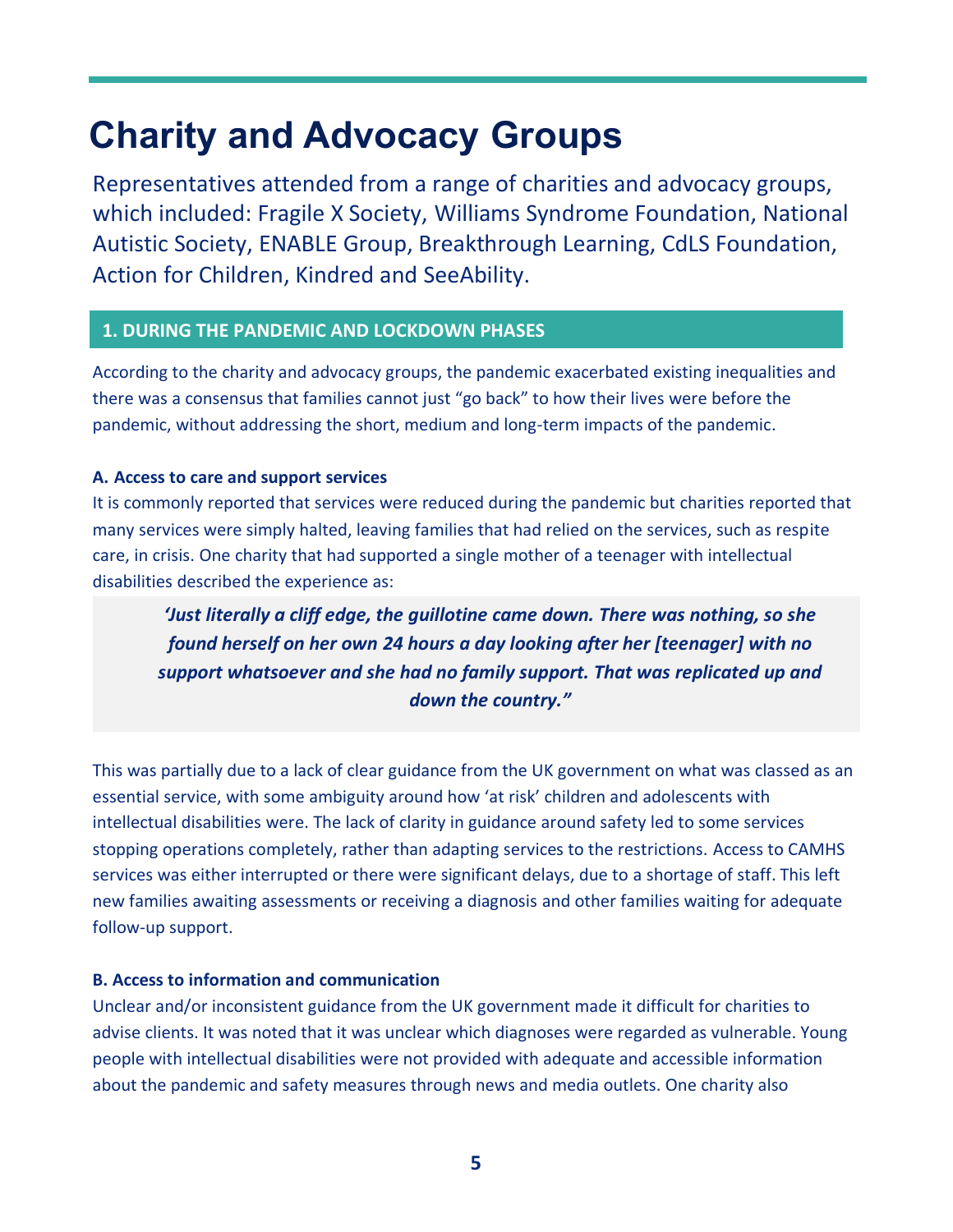mentioned that the lack of access to rapid data about the pandemic in relation to children with intellectual disabilities affected planning of services.

#### **C. Access to adequate healthcare**

There were concerns about lack of prioritization of persons with intellectual disabilities in healthcare. For example, clients reported that those on waiting lists for medical care were deprioritized due to their intellectual disabilities.

#### **D. Access to education**

Online education was not accessible for many children with intellectual disabilities. "Informal' exclusions were evident.

#### **E. Impact on mental health and challenging behaviours**

Charities reported significant increases in stress and anxiety for young people and their families. This was a result of difficulties in assessing risk, leading to fears about illness and death, difficulties in adapting to continual changes in routine, as a result of changing guidance. Some children may have developed other difficulties while staying at home, and/or developed more challenging behaviours. Charity staff are often also parents of children with intellectual and/or other disabilities and have had to deal with the double impact of the pandemic: being personally affected by the pandemic and having to manage operational challenges at the charity level. Some charities expressed concern over the term "coping", whereas most families merely had to survive, but this did not mean they were coping well. Although children and families showed resilience through the pandemic, it was a forced resilience. The severity of the impact needs to be acknowledged and can even be associated with trauma. It was clear that there would be no 'return to normal' for some families.

#### **F. Impact on family dynamics**

The stresses of the pandemic had led to some families splitting up or children being taken into care.

#### **G. Impact on household livelihoods and access to funds**

Parents/caregivers having to significantly change their work routines, some parents had to stop working during the pandemic to cover childcare, resulting in a drop in income. Charities mentioned some families being pushed into poverty, or are at risk of poverty. Applications for access to public funds remained a relatively long and difficult process.

#### **H. Social impacts**

The effects of social isolation varied across groups. For example, children with Williams Syndrome found the reduced social contact particularly challenging. Families that were particularly challenged experienced family break-ups or children being taken into care.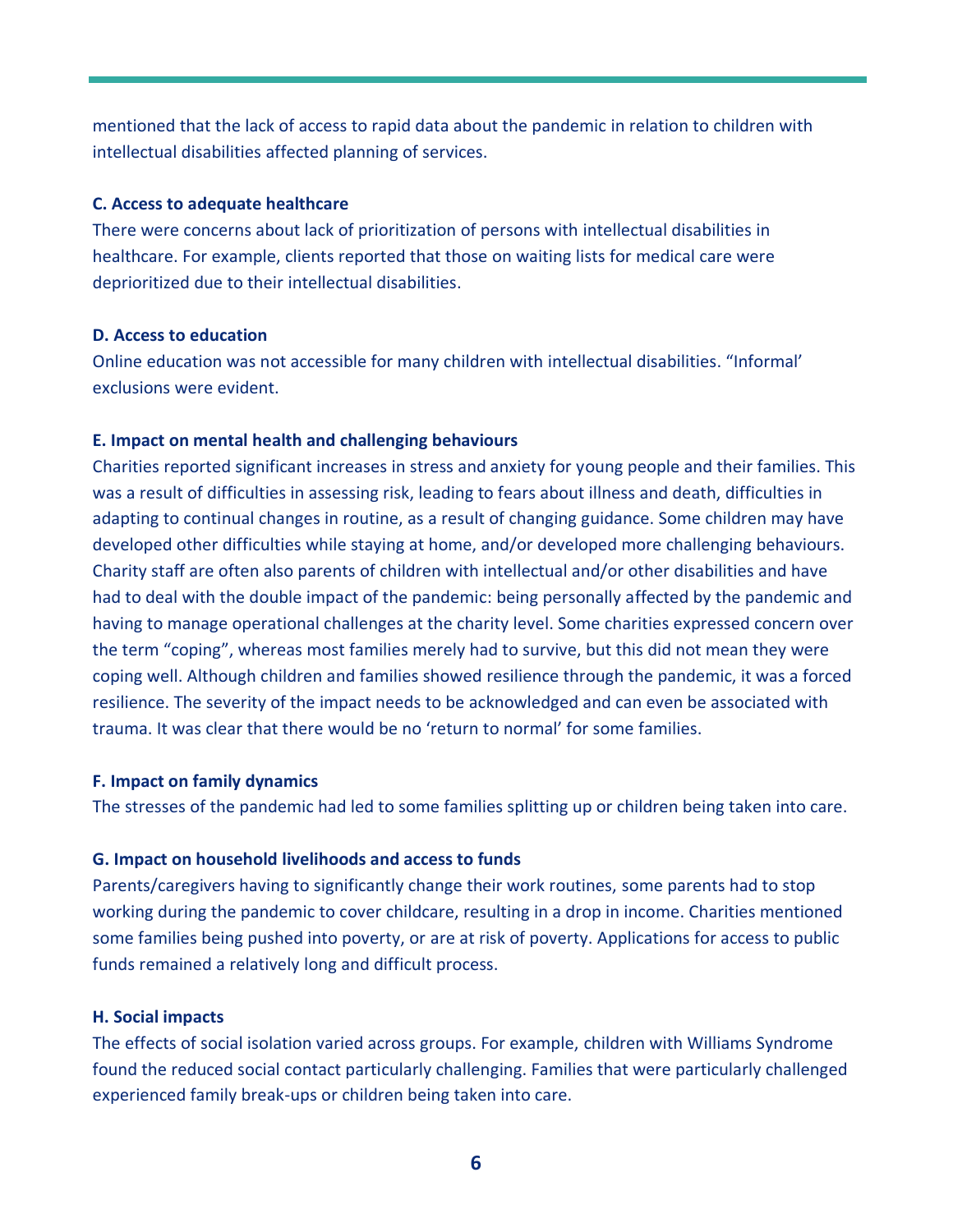#### **I. "Positive impacts"**

Positive impacts included services being able to diversify and flex to accommodate to the needs of individuals. Remote working and digital technology enabled many opportunities for families to engage, with the result that these were partially retained as a means of connecting people who could not attend in-person events. The pandemic was identified by some charities as an opportunity to come together and collaborate by pooling staffing and resources: 'It was about charities coming together to collaborate and I felt that that was the only way that we can make this work, particularly around funding and staffing.'

#### **2. DURING CURRENT TRANSITION AND RECOVERY PHASES**

Many charities felt that the current period had more challenges than the previous year, as the aftermath of the pandemic came to light. Some charities have felt concern over the government's approach to "going back to normal" without acknowledging and/or addressing the medium-term and longer-term impacts of the pandemic on children and their families. Some of these include:

#### **A. Service provision**

The pandemic exacerbated existing issues for families. Many of the families were in crisis prepandemic and were reliant on a high level of support in the form of respite care, residential care or outreach. The reduction in service provision seems to be maintained even in the recovery phases, which could be due to shortage of staff (possibly exacerbated by Brexit and workers leaving the UK) and/or due to salaries of care staff: The difficulties in recruiting and retaining social care staff was viewed as a major impediment to recovery:

*"And I wonder what the plan is in terms of that workforce planning across the whole sector, because ultimately if we don't have enough staffing in place to provide these services and it doesn't matter what the financial position is, you can't provide this service."*

One charity noted an instance where local authorities are reducing funds for service provision under the pretext that families had been "coping well" during the pandemic and did not require the same level of services as before the pandemic. Although public health strategies were coordinated, there was no attempt to co-ordinate community approaches.

#### **B. Education**

The phrase 'catch up' was viewed as being misleading. Some children had developed new challenging behaviours or anxiety issues that were unaddressed. On the return to school, there have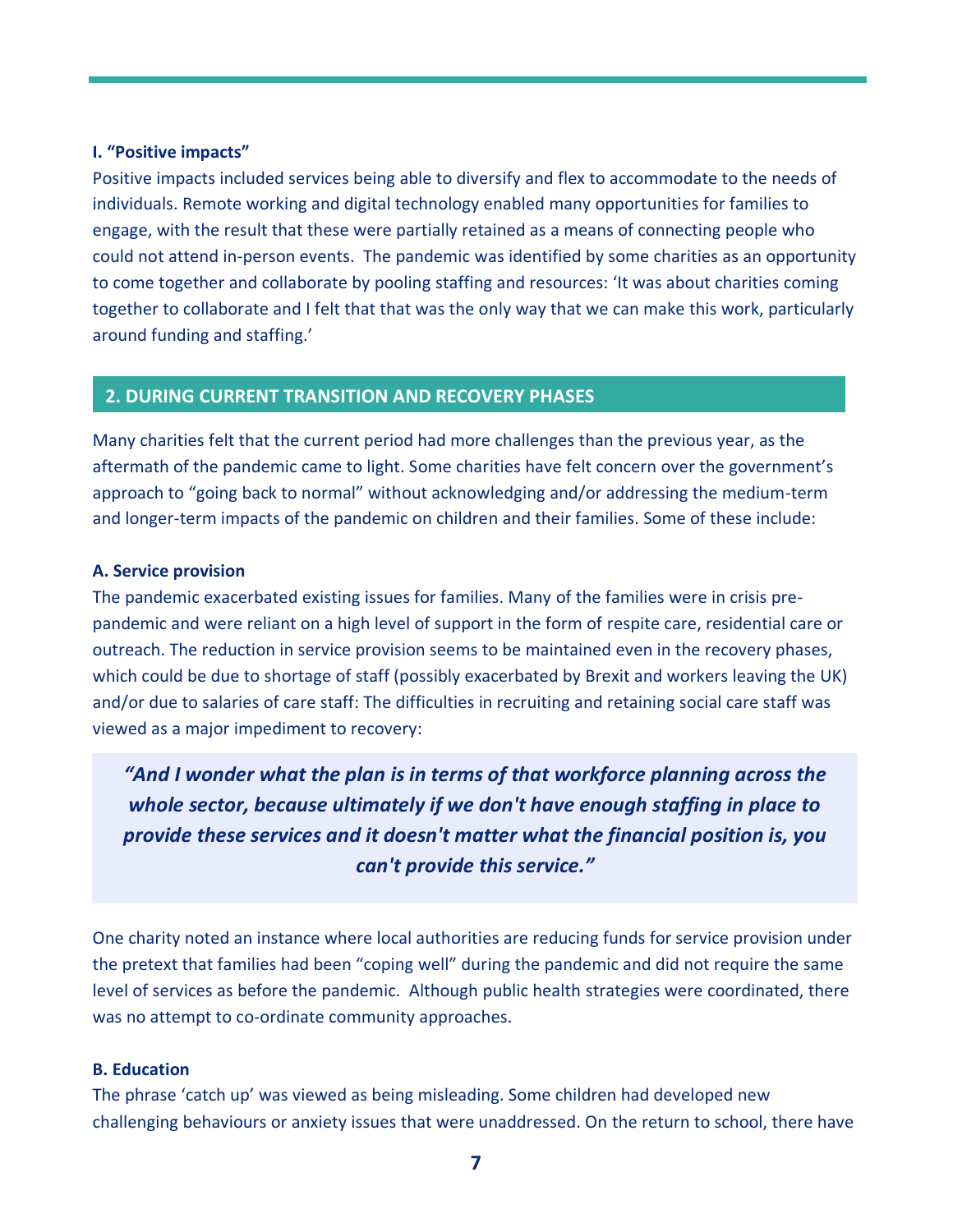been fewer additional support staff in schools, meaning that some children and young people are having to manage independently. The reduction in support staff was viewed as a result of retirements during the pandemic and the impact of Brexit on care staff numbers. Difficulties in readjusting to the full-time education has exacerbated the mental health issues of some children. Informal exclusions, lack of staff in mainstream schools, staff not recognizing that children need mental health support after their return to school. The difficulties with ensuring the safety of children with intellectual disabilities – going back face-to-face. The longer-term impact of the pandemic on educational outcomes still needs to be assessed.

#### **C. Mental health**

Many charities felt that children and adolescents with intellectual disabilities had experienced significant negative impacts on their mental health and education that are unlikely to simply resolve during the recovery period. Increased anxiety in some children and adolescents, had contributed to an exacerbation of existing challenging behaviours or new challenging behaviours in children and adolescents that hadn't previously. At the extreme end, it was recognised that some families had experienced the pandemic as a trauma and trauma-informed approaches were required to address it.

#### **D. Economic consequences**

Many pointed to a 'lag factor' where negative effects were likely to intensify over the short term. For example, families who had experienced financial stresses during the pandemic were likely to accrue debt, with future negative consequences.

#### **E. Social aspects**

During this recovery phase, social interaction is not back to pre-pandemic levels, which reduces access to the development of social skills.

#### **F. Positive aspects**

Despite the ongoing challenges, many viewed this period as an opportunity to redress issues of inequalities for families of children with intellectual disabilities and to reflect on issues of coordination across services:

*"I would love it if government and all public agencies took this as our new moment of reset..there was a lot that was challenging about the pandemic, but the fact that it's creating the opportunities for us to have these conversations, I see that as a potentially very good thing to reset that narrative and the design of public services, staffing and workforce development across the piste in education, health and social care"*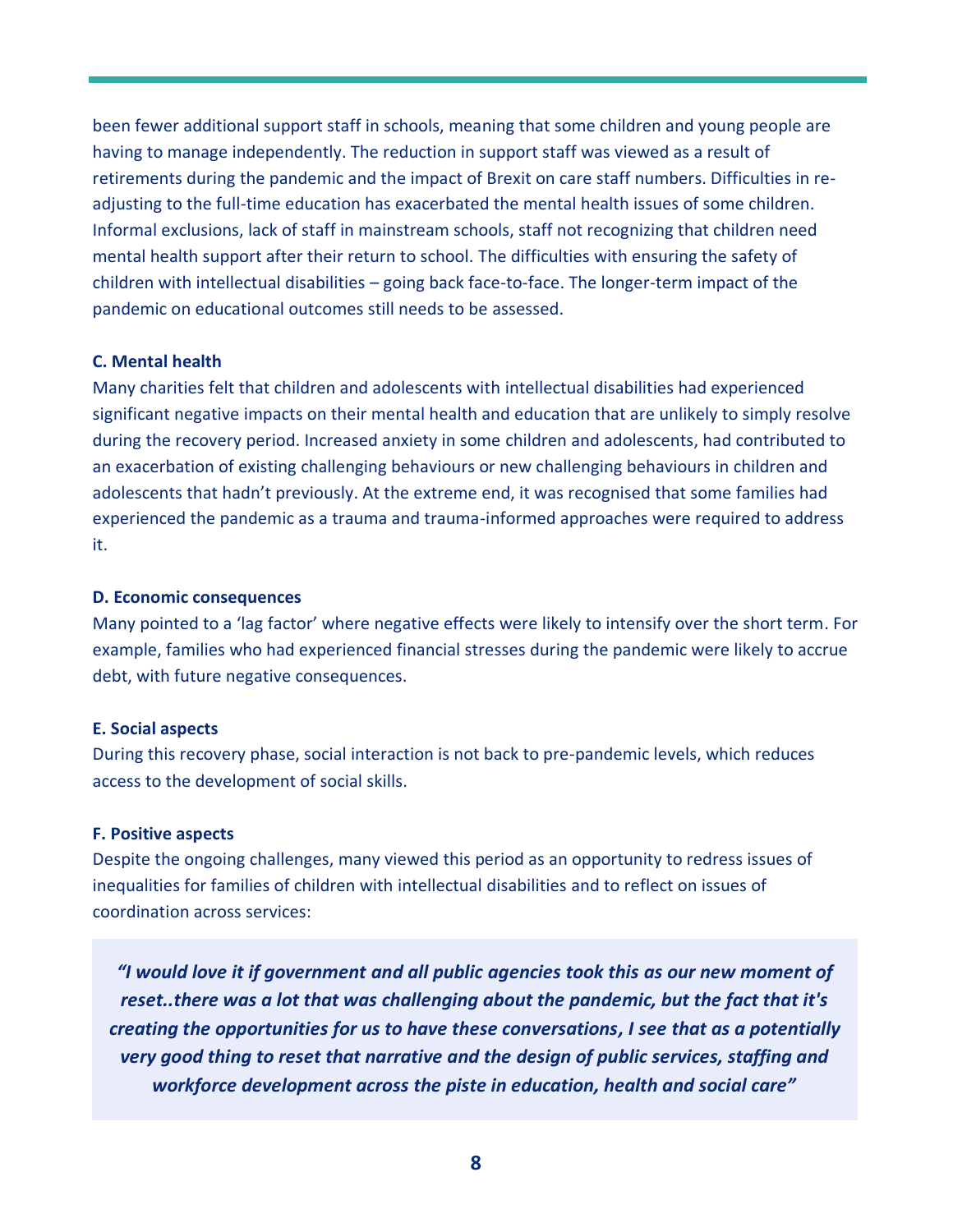#### **3. RECOMMENDATIONS FOR POLICES AND PRACTICE MOVING FORWARD**

#### **A. Need for reflective action in policy and practice:**

Charities viewed the recovery period as an opportunity to improve services for children and young people, but only if time is taken to reflect on impacts of the pandemic and current provision.

#### **B. Staffing:**

The recruitment and retention of care staff was viewed as a key priority in supporting children and families in the recovery phase. This is related to a failure to recognise support staff as key workers, that are essential to the survival of vulnerable families. Lower wages for care workers were also mentioned as a major contributing factor to shortage of staff. The current UK employment market means that vacancies are often left unfilled, as many European applicants are no longer available.

#### **C. Educational system**

Charities felt that being able to support children in school requires policy change to allow social care staff being present in classrooms. The pandemic was viewed as a significant adverse event for some families; trauma informed practice in schools had the potential to be beneficial in the return to education.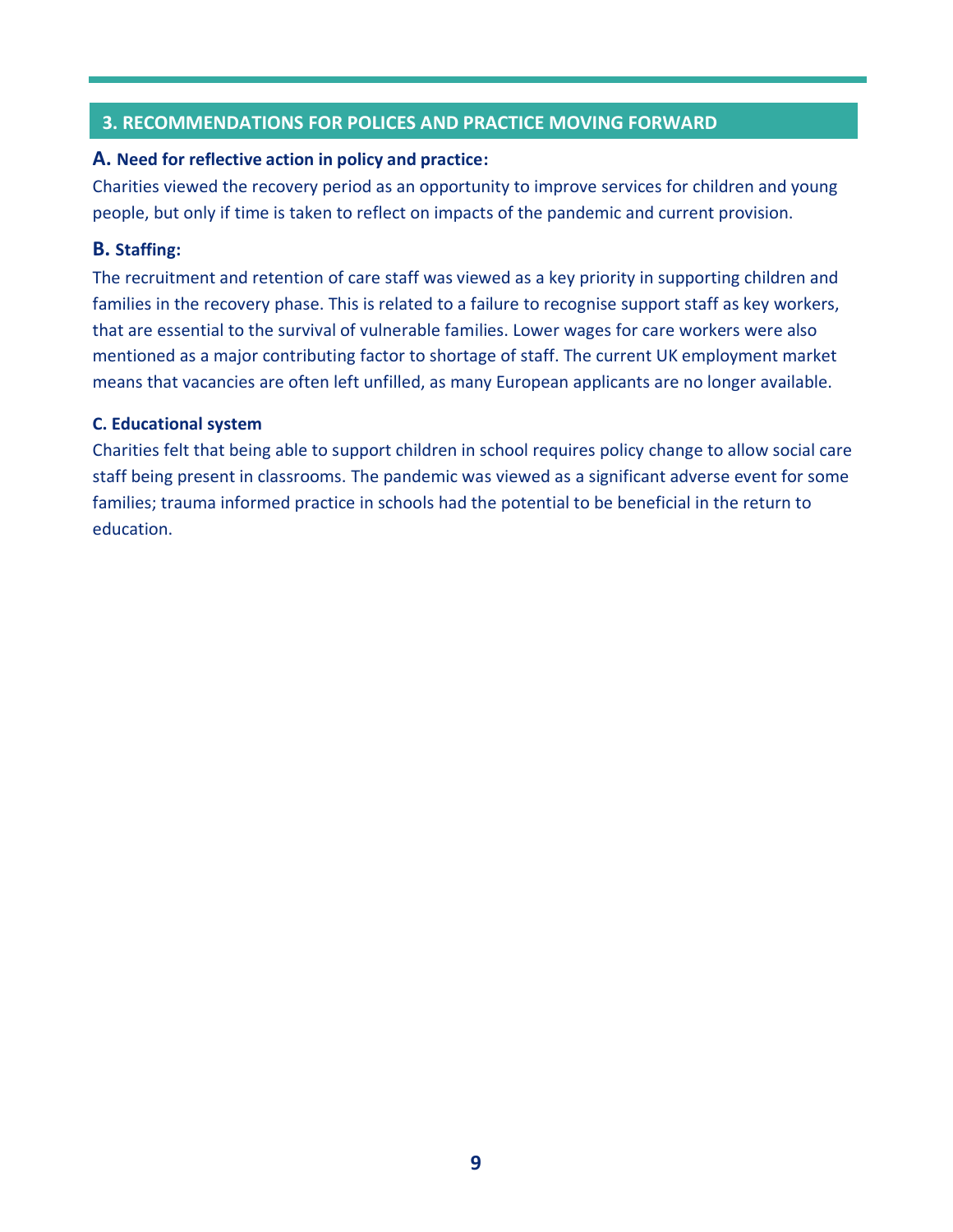### **Parents and Carers**

Six parents joined us for this discussion all of whom had children of varying ages and support needs.

#### **1. DURING THE PANDEMIC AND LOCKDOWN PHASES**

#### **A. Difficulties for parents**

*i) Respite facilities:* When asked about difficulties faced during lockdown a number of parents discussed the removal and subsequent unavailability of respite services. Parents discussed that a lot of services were operating under a 'crisis management' protocol, which in their eyes, did not provide help or support to families who really needed it. Parents acknowledged that for most of them with children at home with an intellectual disability and/or complex health needs that they were already struggling prior to the pandemic, but this was only made worse during lockdown and with the removal of services. While parents recognised that some services needed to be cut back as a safety concern; parents talked about the need to 'beg' or 'fight' to have support for their child and themselves during the lockdown period, which they felt was unacceptable.

> *"So they wait until you're on your knees and you're about to jump off a bridge before they actually will sit down and listen to what you've got to say"*

*"But what I'm tending to find that as a family, we often have to fight for a lot of things that actually we shouldn't really be fighting for"*

*----*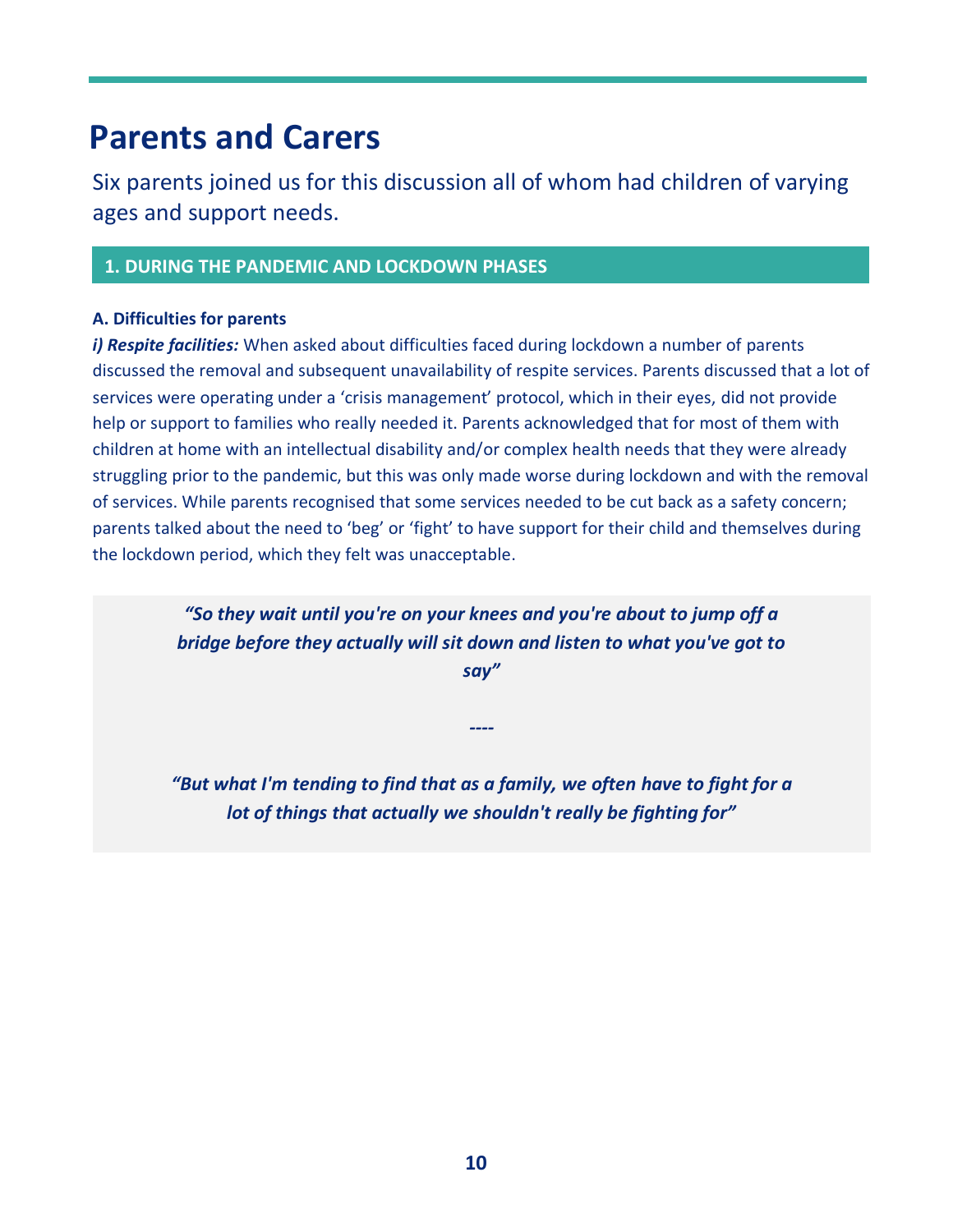*ii) Home-schooling and learning loss:* Most parents who still had a child in education, commented on the fact that educational support was lacking. For parents with children with more complex health needs meaning their child was unable to attend school at all, found that the school was also not offering any online schooling options for children to feel included in class activities. Parents recognised the need for schools to offer support to children of key workers, but felt that there was a great inconsistency with guidelines and regulations (e.g., if one assisted support needs school was open, they all should have been). Parents felt that there was a lack of understanding or recognition that not only did schools provide for the child's mental and physical needs, but also provided parents with some much-needed respite.

Further, parents talked about their child's lack of home schooling during lockdown, primarily due to little to no support from the school. Parents raised how this was seriously affecting their children, specifically those who were due to leave school soon.

*"But unlike the kids in mainstream schools who have been supported and given qualifications, our kids will come out without any qualifications, and I find that really, really distressing"* 

Lastly, staffing for Additional Support Needs schools was also discussed as an issue. A number of parents discussed instances where a teacher had tested positive for COVID and all children in their class were then unable to go to school. Again, comparing this to mainstream education whereby a substitute teacher would be used in this situation. Given the more complex needs of their children, a substitute teacher was not possible and therefore their children lost out on more schooling. Overall, there was a consensus from parents that they felt there was a complete 'institutional discrimination' from education and support services, especially when comparing support provided to children in mainstream education

#### **B. Difficulties for children**

Parents talked a lot about a number of difficulties their children had experienced during lockdown restrictions.

#### *i) Collapse of normality and routine*

All parents talked about how routine was best for their child. It helped them cope and understand the world. When lockdown restrictions were put in place their child's normal routine was extremely disrupted and this caused children a great deal of distress. Parents also discussed difficulties explaining the rules of lockdown restrictions and why this was happening to their child, as many children struggled to understand this due to their mental capacity. Some parents opted not to allow their child to watch any news updates about COVID (although their child was aware there was a lockdown), due to worries that it may upset their child or cause some distress. In addition, parents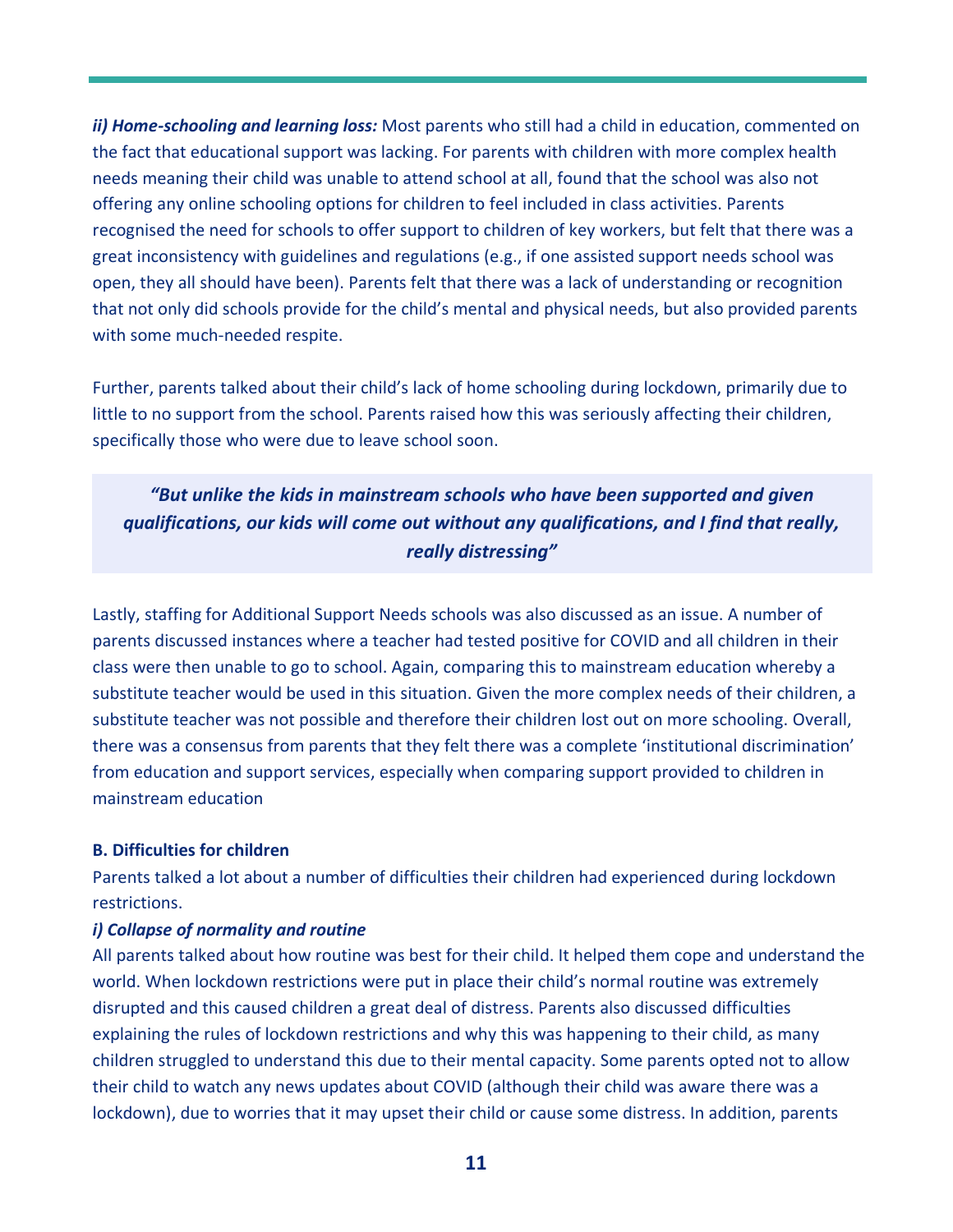talked about the fact children could and would overhear meetings or discussions about COVID and even if they were not voicing it, they were aware of what was happening and internalising this. Parents talked about not being able to take their child to activities that they had previously enjoyed (e.g., going to the shops, cafes, social groups or swimming), and children did not understand why they were no longer able to do these things. Further, being unable to see extended family face-to-face was difficult for some children, although through the use of technology children had found a way to adapt and speak to family on a daily basis, which was positive.

#### *ii) Physical health*

For some children with more complex needs, the lockdown restrictions meant that they were a lot less mobile than they had been previously. This, combined with the closure or removal of support services, meant that some parents' children were now facing surgical options to aid their child's pain management due to loss of muscle tone caused by immobility.

#### **2. DURING CURRENT TRANSITION AND RECOVERY PHASES**

#### **A. Worry for child's mental health**

All parents stated they had noticed a dramatic increase in their child's anxiety, both during lockdown and now in the recovery phases as restrictions ease. Many children are now refusing to leave the house or go anywhere that isn't within a normal routine (e.g., a part-time job). Further, children were now either unsure about attending or were refusing to return to activities that children had previously attended, and enjoyed (e.g., a weekly social group).

Parents were also distinctly aware of their child's distress manifesting in other ways such as aggression, self-harm (e.g., hand biting), or loss of mobility (e.g., not walking when walking before). An issue that was raised during this discussion was that assessment criteria to ascertain whether children were experiencing extreme levels of distress are based on typically developing children and are not suitable or appropriate to be used to assess distress in populations with intellectual disabilities. As a result of their children not meeting the criteria set by CAMHS parents were unable to receive any help or support for their child.

*"With regards to CAMHS, [my child] has severe anxiety issues and we were told essentially that unless they were self-harming or actually attempting suicide that then we wouldn't be considered. However, if your child has mobility issues where they have no hand use, they are never going to be at the level where they can self-harm because you can't actually self-harm. But that doesn't mean that their distress is any less than those children who are expressing their distress through self-harm or through suicide attempts. And I think there needs to be a recognition that our children will express these things differently, but should still be prioritized"*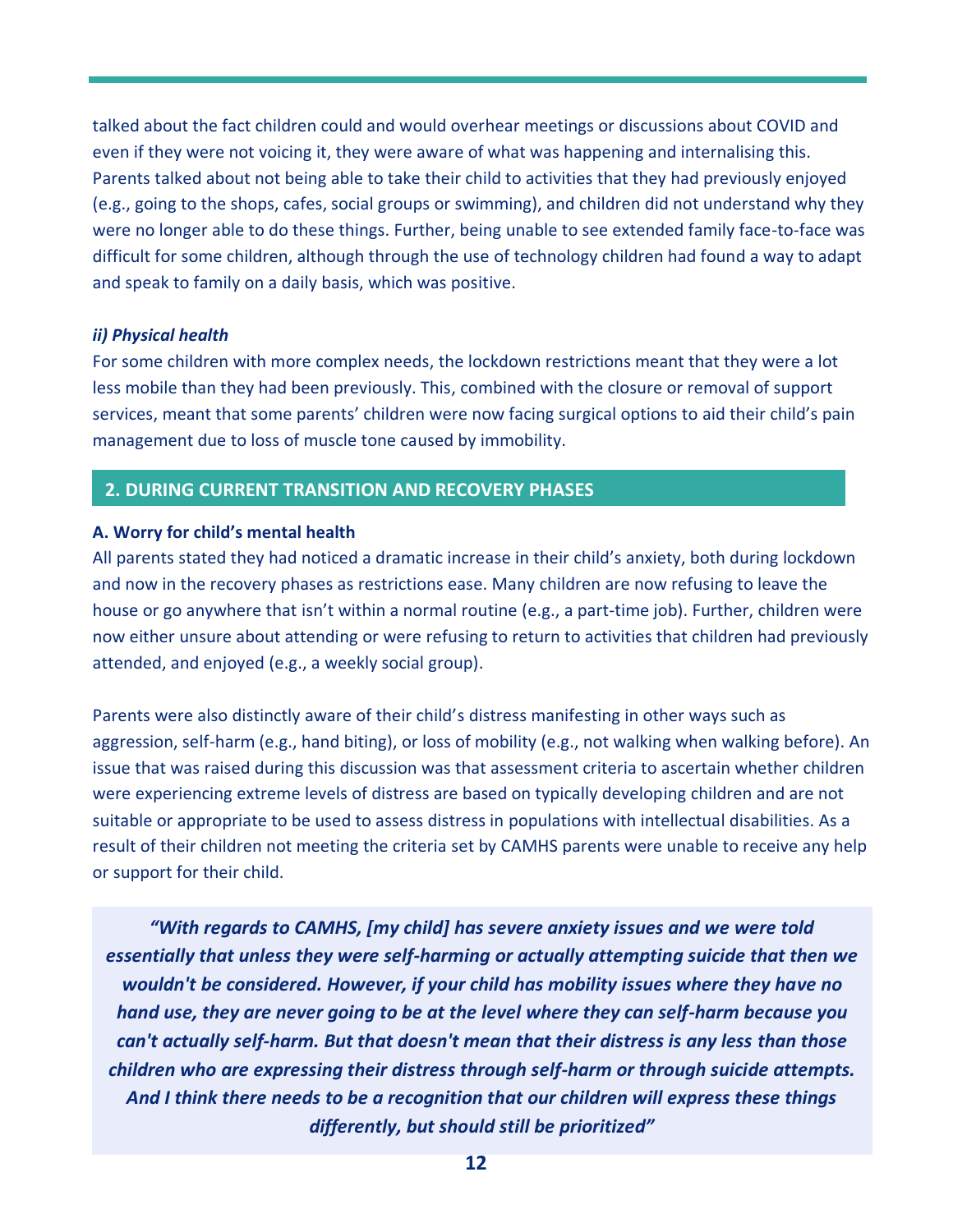There was also a discussion about neurotypical siblings in the home and the fact that their distress levels had also increased over fear and concern about the health and wellbeing of their siblings with more complex needs. Parents talked about the fact that despite lockdown restrictions easing, if their family was still shielding, siblings were unable to go out just in case someone in the household got sick. As restrictions ease, neurotypical siblings are still hesitant to go out over concern for their siblings' health.

#### **B. Positive aspects**

While not many positive aspects were discussed, some parents did say that lockdown had allowed them to spend more time with their family than they ever had before. Families spent more quality time together in the house and, when possible were able to exercise more as a family. Some parents also talked about their child enjoying the fact that they had a lot of family around at home, especially elder, neurotypical siblings that had come home from university and were staying with the family.

Moving most systems online, specifically parents' involvement in school activities, meant that parents could be more involved in school issues. Technology was also helpful in allowing children to speak with extended family that they were unable to see face-to-face during restrictions. One parent also mentioned about how their children had carried on using technology to speak to their extended family on a daily basis, despite lockdown restrictions now easing.

#### **3. RECOMMENDATIONS FOR POLICES AND PRACTICE MOVING FORWARD**

#### **A. More readily available support**

Parents consistently discussed disparities in support provision from different services. Parents also empahsised the pressing need to get groups and services that had been running before lockdown back up and running again, especially those for children with additional support needs. As discussed previously, this is important for the children's social and emotional development, but also provides parents with respite they desperately need. A number of parents discussed the fact that a lot of support services were either still to be reinstated, or had been removed completely. Parents stated that they had experienced being told that because they had 'coped' during lockdown without these services, that they were not seen as a priority for needing them again during the transition phases.

From the parents' perspectives, they felt organisations had started using COVID as an excuse not to provide services. While they recognised and stated that they felt some organisations were doing their hardest to help, it was beginning to feel like COVID was a fall-back, broad brush excuse that was now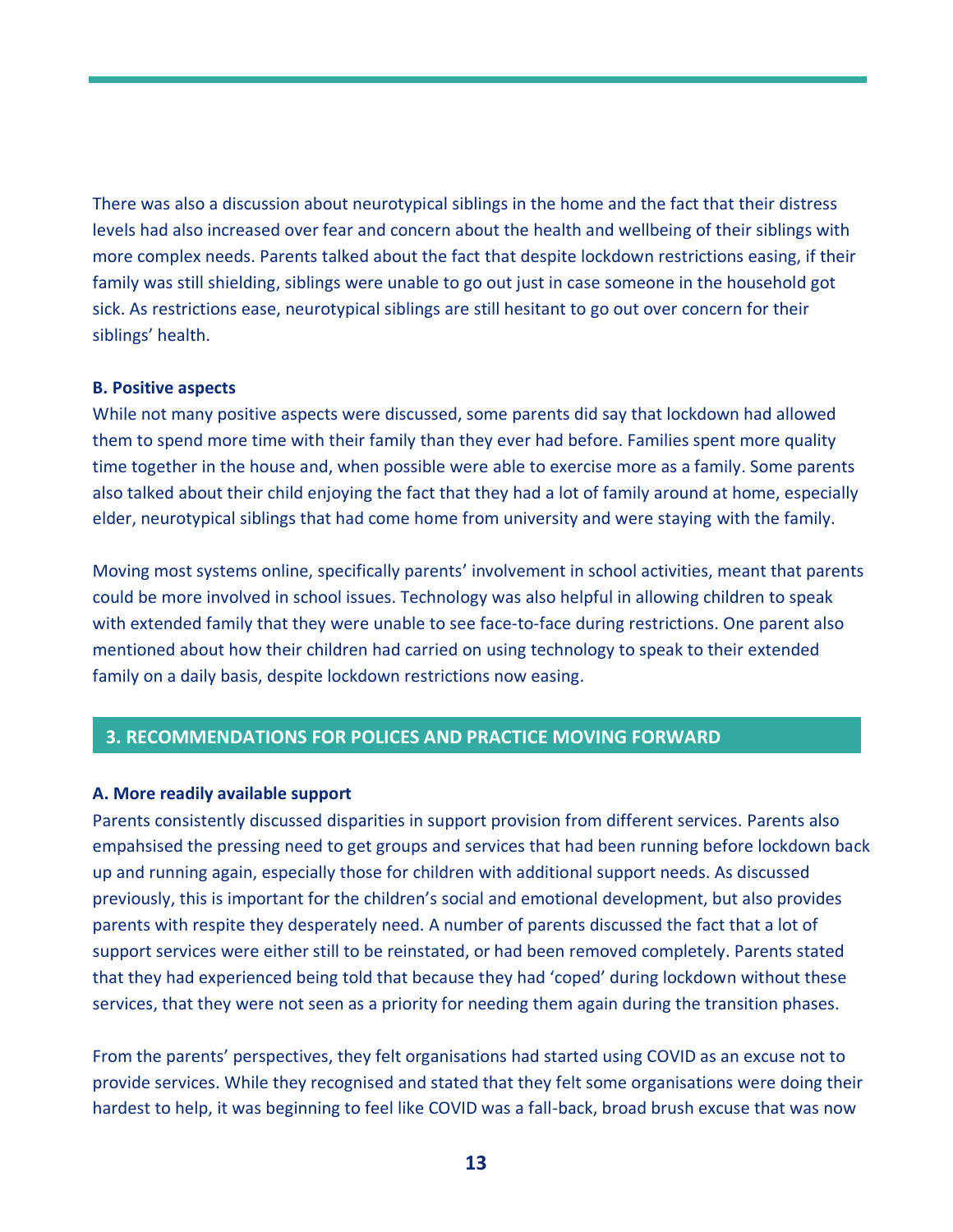getting used all too often. Parents stated that they were aware that services were possibly struggling before with other issues such as financial support, but now parents felt services were broad brushing with using COVID as an excuse as to why they could not provide support or assistance. Parents talked about being aware that some organisations had received COVID-specific funding as well as having 18 months to work on alternative solutions; and therefore, it should not be used as an excuse anymore.

*"This is the new norm and they had 18 months to get used to it, but it's very easy just to go 'cause sorry we can't do that. 'It's COVID, you know?' - Yeah, we know if we've been living it for 18 months"* 

#### **B. Resources for parents**

Some parents raised the need for more tailored resources to be more available, especially for those with younger children who may have missed out on valuable peer support due to lockdown.

*"When you have a child with a learning disability you don't fit into all the normal parenting advice and support that's out there. So you have to actively find something that that does fit you. Otherwise you just become very isolated"*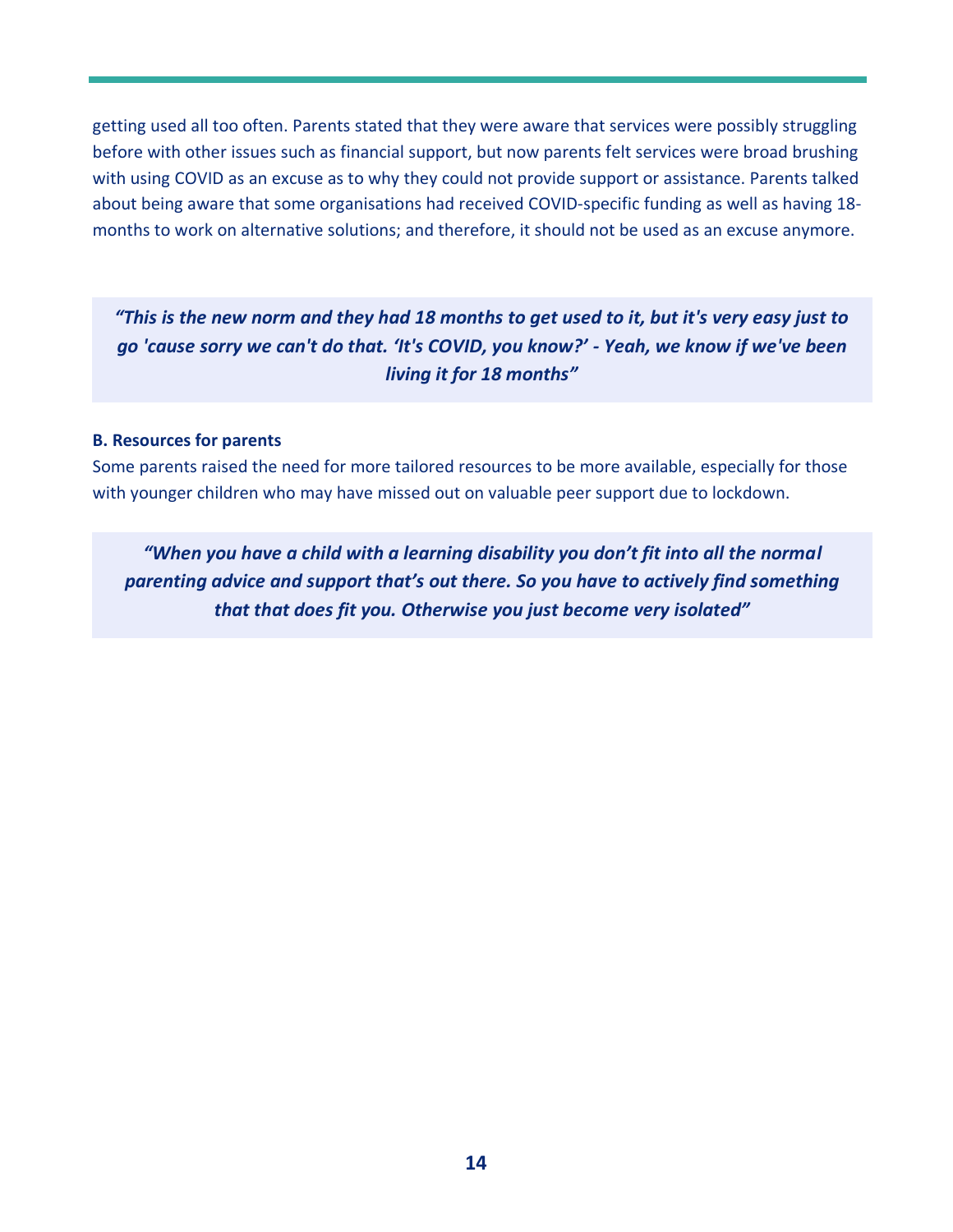## **Education**

Five education experts joined this discussion room representing local councils, the Department of Education, and the Additional Support for Learning services.

#### **1. DURING PANDEMIC AND LOCKDOWN PHASES**

#### **A. Support and mental health**

The main thing that impacted children with intellectual disabilities and their families was the amount of support that had been on offer and the impact on mental health. Education practitioners noted that families had also really struggled with a lack of structure, support not being available and how to fill the day up with their child. There were additional supports and additional therapies that children have lost out on, speech and language therapy appointments, physiotherapy appointments etc. have been really neglected during the pandemic.

#### **B. Family and Sibling Pressure**

Some families faced great challenges because they were struggling for things to do with the child. However, when they were given some schoolwork, they then had the pressure to try and complete it. This was a challenge for families since they had to work out how to balance everyone in the family's needs and get through an unprecedented situation.

There were concerns around siblings in families of children with ID. Siblings had to take on more responsibilities during COVID-19 and the transitions out of lockdown, including helping with their sibling with intellectual disabilities' home learning.

> *"the learning and things that was being sent home that the siblings were taking on a lot of that as well. So they had a bit more responsibility."*

#### **C. Education and Learning Provision**

There was considerable variation in the consistency of education and learning provision across the UK and, although there was a more targeted informed approach during lockdown 2, variation still existed. For some families with children with intellectual disabilities, learning on Microsoft teams was never a realistic option and they instead relied on learning hubs. They referred to this as digital exclusion. However, during lockdown 1 there was greater anxiety accessing these, due to unfamiliar place and unfamiliar staff. This seemed to change during lockdown 2, when the hubs were located in children's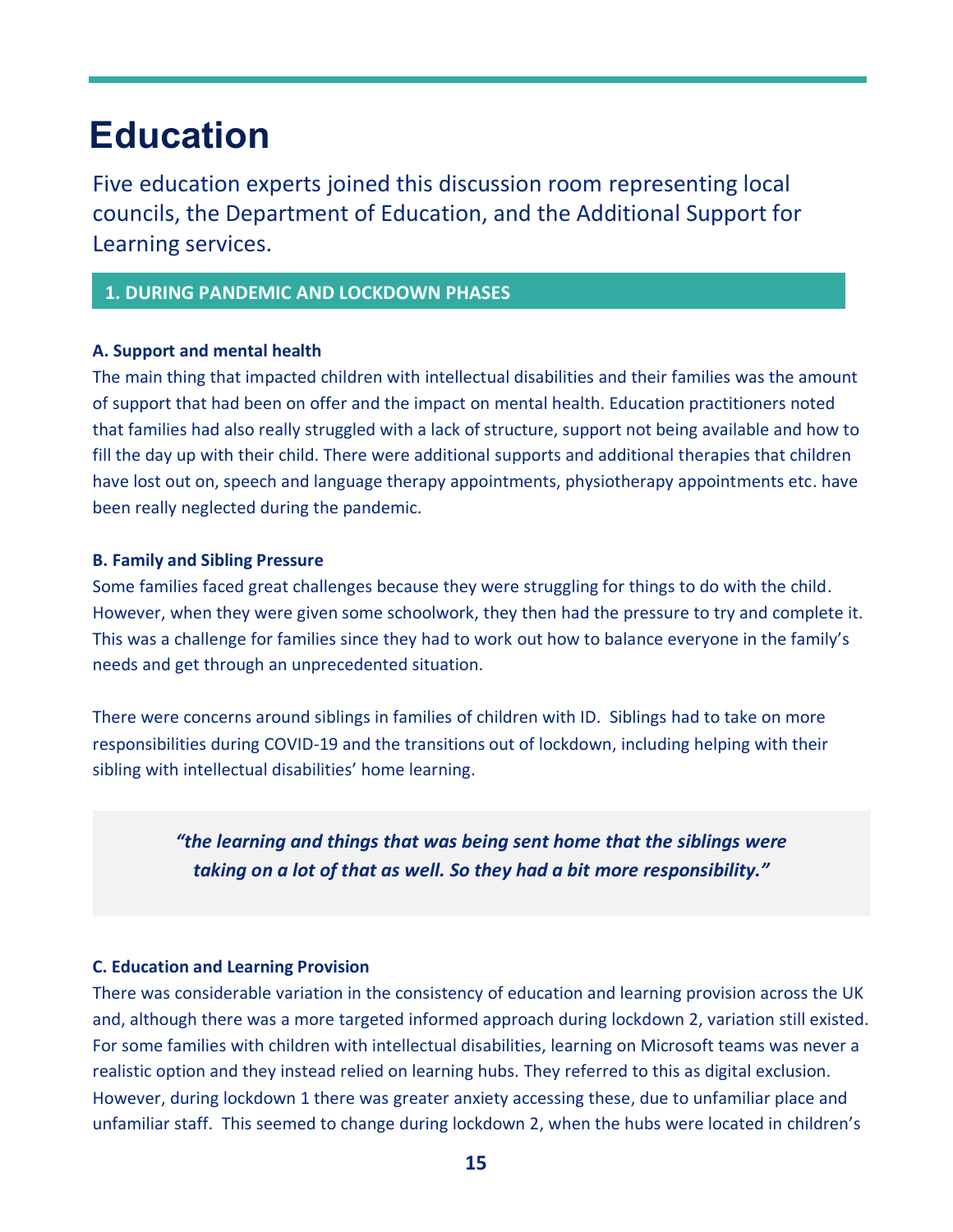own schools, which worked much better for these families. Further, routines during this time were still disrupted since they were only accessing hub schooling 2-3 days a week and while the hub schooling was highly structured the remaining time at home was largely unstructured. This was also partly due to families originally having days filled with activities like swimming etc. and they weren't able to do these things during COVID-19.

In some areas of England for lockdown 1 this was a bit different where it was down to the local schools to remain open for children with Special Educational Needs and Disabilities (SEND). However, teachers were scared about COVID-19 and at times there was not enough staff to look after the children so the access to education varied across England. For lockdown 2 more support was provided because authorities knew who was more at risk and what measures could be taken to prevent risk.

For the second lockdown, one of the hardest things was transitioning from the hub schools back to normal mainstream classes. This meant the children were going from classes of 10-15 with bells turned off, having lunch in the same room with 4 and 5 adults per class, a few children all with similar needs in the same class then back to mainstream class and a lot of the children struggled with these changes.

It was difficult to set up teaching provision and a differentiated learning routine for the children online. Children were also finding it difficult to engage in home. These factors affecting access to learning were further compounded by the constant changes in COVID-19 rules and guidance.

#### **D. Specialist Services and Interventions**

Educational practitioners felt it was more difficult to organize and set up speech and language therapy, additional support and mental health support when most practitioners could not get into the schools to meet with children face to face. Educational services staff found it really difficult to get into schools so had to use Microsoft Teams when trying to support families, especially when some situations would have been better done in person. Speech and language therapists and occupational therapists also noted the difficulty they experienced, as they couldn't go into the school to see and observe the child and online was not as effective.

Lots of supports and interventions offered within schools were taken away including play therapists, lego social groups, forest skills, emotion talk groups and they couldn't have nurture bases. So all of these people that were going into schools and fun activities were lost during the pandemic. This was difficult because some children went to school on certain days looking forward to doing these fun activities.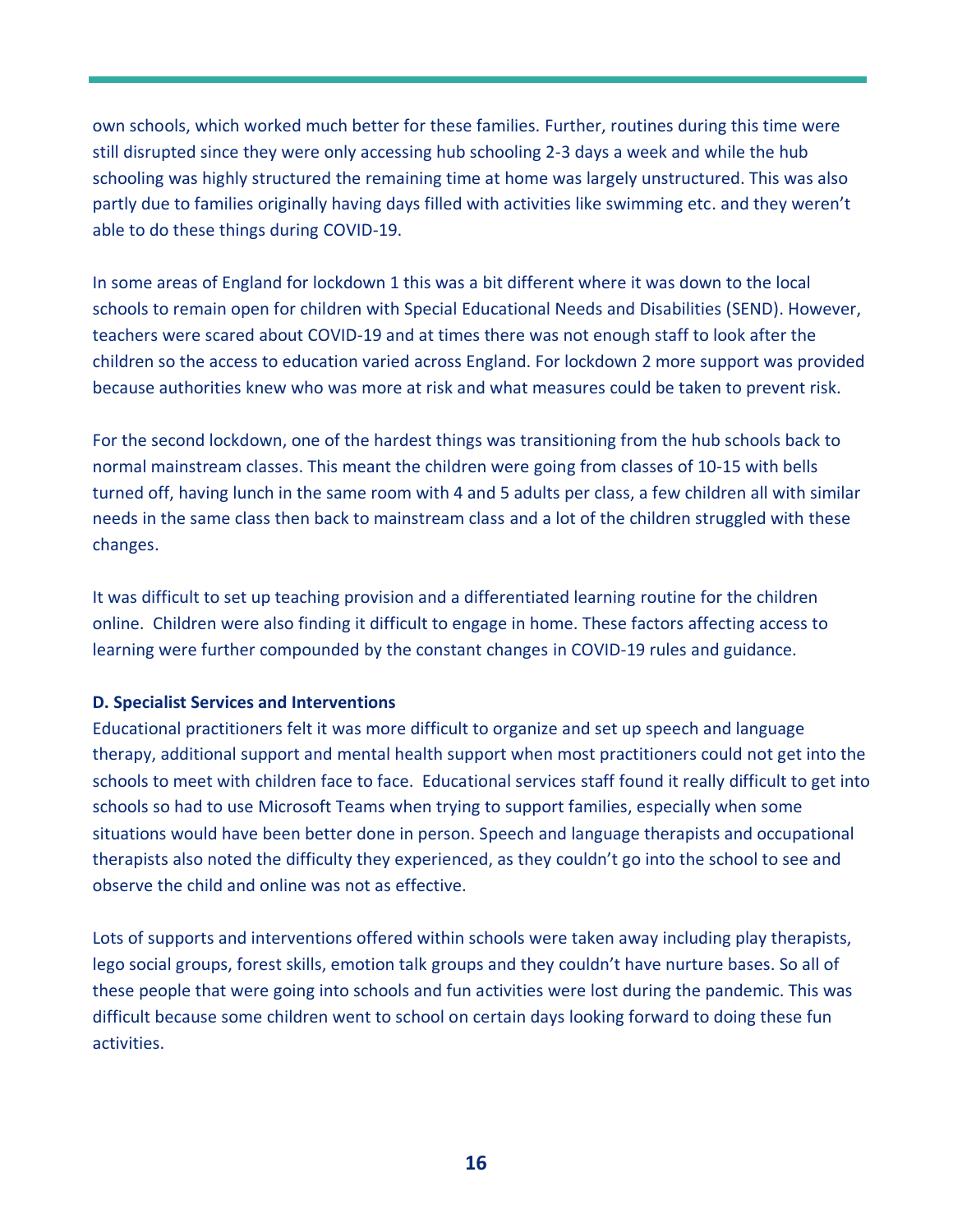#### **E. Positives**

Children really enjoyed the autonomy of learning on Teams and within their hubs. They could choose what activity they wanted to do and when. They enjoyed being in the smaller hubs making new friendships and relationships and they found it difficult going back to mainstream schools.

#### **2. DURING CURRENT TRANSITION AND RECOVERY PHASES**

#### **A. Barriers or concerns about being back at school**

Some people still have not returned to the previous educational setting yet because of fears or anxiety of either the child themselves or the parents.

There is anxiety around the support provisions – whether they will be there and whether they will be the same as they were before. There is anxiety about moving into a different and novel situation. This is worse for people with complex physical disabilities as well since they are still anxious about catching COVID-19 and the impact this could have on their lives.

#### **B. Transition Teaching**

Transitions are still really limited because some schools are still operating in bubbles (to minimize staff and pupil risk – 6 pupils: 4 adults). This is a real challenge in specialist schools where they are supposed to be teaching the young people transitional skills. Currently curriculum delivery is still very class based and schools are not able to do the work they would like to do: i.e. taking kids to shops, teaching them about public transport. This is really difficult because the children need to have these skills to move onto adult services and others who did have those skills before lockdown have now lost these. Teachers are trying to come up with creative ways to deal with this (i.e. put bus stop in school groups and have children pretend that the school bus is a public bus) but these are not the same as experiencing these things in society. Being kept in a room and only going out within small windows of time and trying to teach children about transitions is difficult.

Maintaining the balance of keeping everyone safe, providing the children with the skills they need and keeping everyone in school is a real challenge. If one staff member becomes unwell, then the whole bubble needs to go off and get tested. So, there is still a lot of disruption.

#### **C. Delivering the 'Fun' curriculum**

Music and art teachers are coming into the school. However, these are now delivered in the same classroom (rather than being in the art or music rooms) to minimize child and teacher risk.

#### **D. The Return of Specialist Services**

Educational psychologists are now focusing on priority children. During lockdown educational psychologists were having consultations with teaching staff rather than going into class and observing

**17**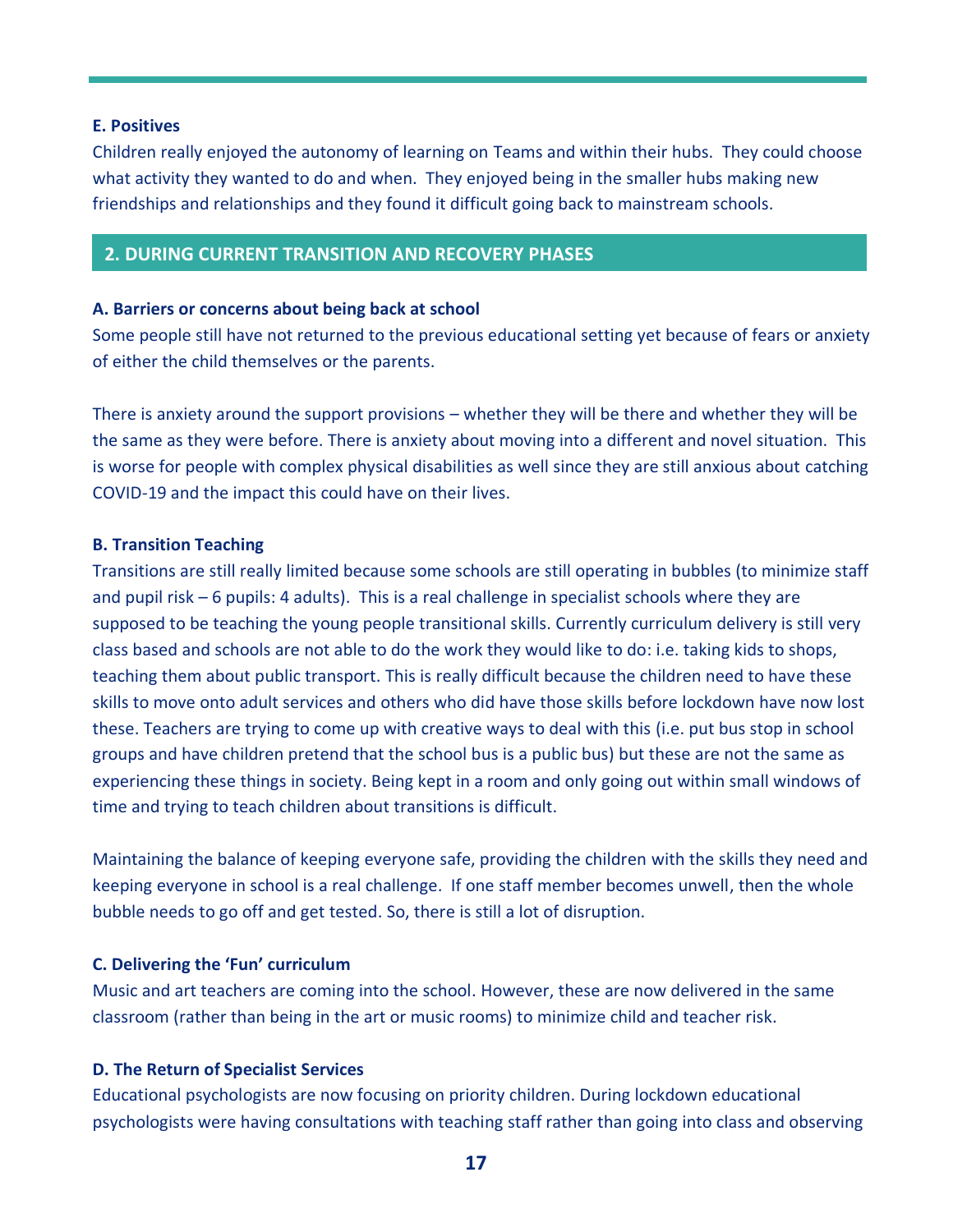the young person. This was something that educational psychologists were moving towards (rather than Educational psychologists coming in and assessing the child – which is quite invasive) and COVID-19 has expedited this change in how educational psychologists make assessments. Educational psychologists are now working with parents and Special Educational Needs And Disabilities (SEND) staff to assess the child.

Now schools have the occupational therapists and speech and language therapists going back in to work with the children which is great and works for most families. For some families however, they prefer doing sessions with educational psychologists over Teams rather than attending sessions in person and having to travel to appointments. For some families there are real benefits for having these specialist services accessed via online platforms.

#### **E. Positives**

Educational practitioners reflected that from their experience some families had reported that they felt that they got to know their children better during lockdown; as well as having more involvement in their child's learning. Staff felt that this experience had encouraged more discussion between schools and parents about the skills that the children need to work on and how the parents and school can work together to improve this. So schools are working closely with families moving forward and thinking about target setting together, identifying important skills and planning the work that needs to be done.

Parents evenings also have become more regular because they can be done over Zoom and have led to better relationships between the home and school environments. Parents who could spend time with their child could also focus on particular areas and there would be increased continuity because the parents were at home with their child so there were some children who made a lot of progress.

#### **F. Changing the curriculum for children with intellectual disabilities**

Really focusing on what children need to be in the world and opening up the world for curriculum for kids with learning disabilities. To move away from thinking of schools of just somewhere you do your reading, writing and counting, but also as a place that sets the child up for life with the skillsneeded to manage in the world. Educational staff believed that children had experienced a considerable amount of disruption during the pandemic and recognised children would understandably be feeling highly anxious about returning to school. Staff felt that education authorities need to stop putting pressure on teachers to catch up with reading and writing and instead getting children sitting at their desks again. Local authorities should give teachers more autonomy to mould the curriculum to suit the children that they know best. To have more time doing gentle transition work with the children, to have more time focusing on activities that the children enjoy such as music, art and play. The children need fun and they need to know that school is a nice place again after spending so much time at home with their parents. Letting teachers try some different teaching practices and seeing what works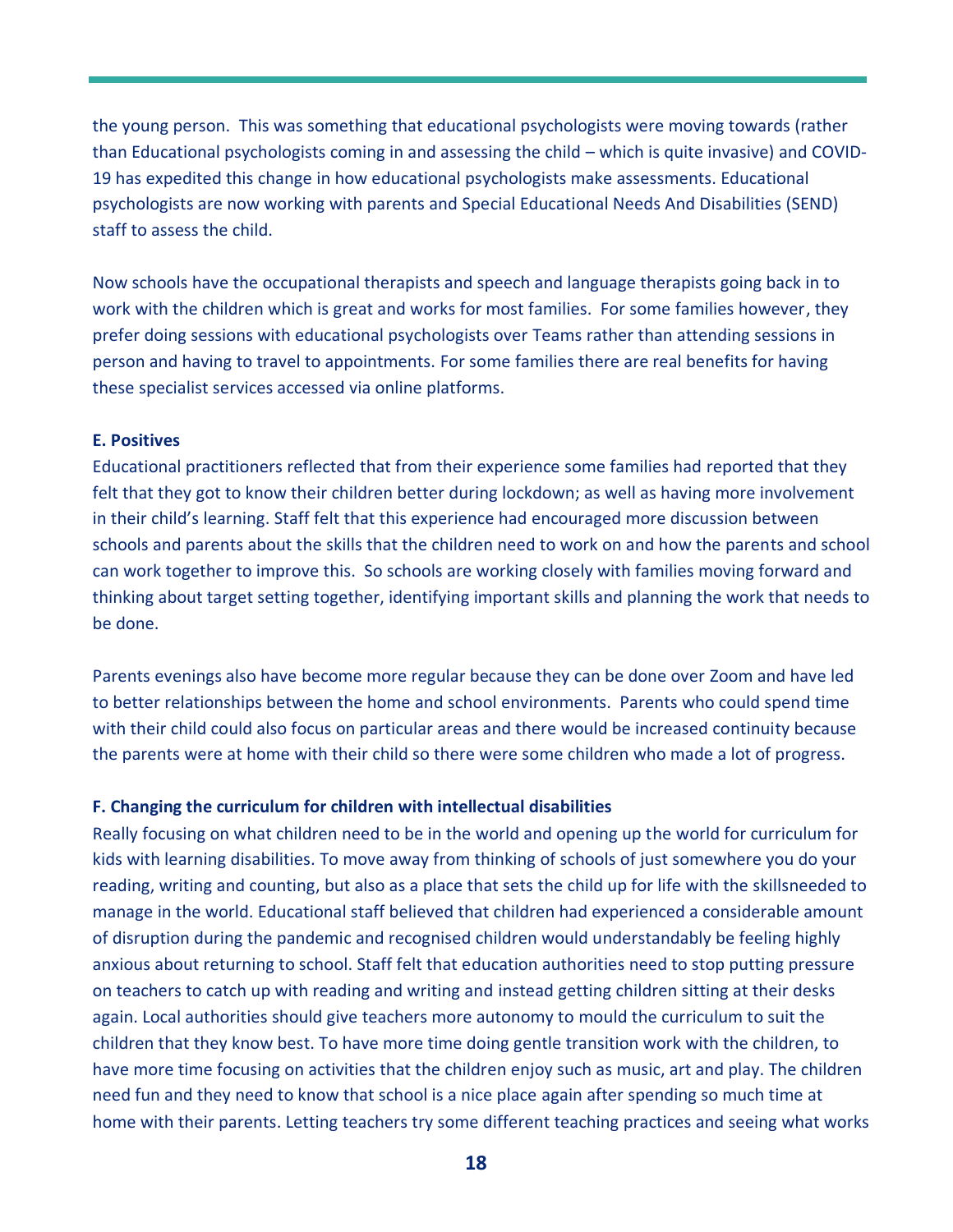well for the children with such individualised needs and then sharing that effective practice would be invaluable. Once children were more settled back into the school routine then academic skills could be taught and prioritised once again. Once you have the life skills, you can do all the academic skills later. COVID has given schools a really good opportunity to look at what they are teaching and why. Participants agreed that there is a need to have children, their families and teachers at the centre of these conversations and establishing what provisions and support they need going forward.

Teachers need training to feel confident to support the children in the classrooms. They also need protected time to develop appropriate relationships with children to help their social, emotional and mental needs, rather than pressure to catch up with all things academic. Schools don't need special tools or special lessons they just need to change the focus of the curriculum.

*[When discussing children needing to settle back into school and how teachers can help to ease the child's anxiety of returning to school]…"We need to not have this huge focus on catching up with the reading and the writing. They're going to be fine. Everybody is in the same boat. They're going to be fine but we can still make sure we focus on the* 

### **G. Parent and children with intellectual disabilities mental health**

Parental stress has been a real issue highlighted with it being clear that some parents have been really impacted by the pandemic compared to others. It has been consistently highlighted that there is an escalation of need in children, particularly social, emotional and mental health needs. These needs could be addressed within schools (as long as schools are provided with adequate support). School is a secure and safe environment, with existing key networks making it an ideal space to deliver support for the children's social, emotional and mental health needs while transitioning out of COVID-19. There is a lot of pressure for schools to do traditional school and catch the children up with learning. However, this won't work if the children are distressed and have mental health issues.

#### *"Nobody is going to learn anything academic if they are not OK."*

#### **3. RECOMMENDATIONS FOR POLICES AND PRACTICE MOVING FORWARD**

#### **A. Additional support required**

Education staff discussed needing more training around how best to support children's mental health as they transition back into education. They collectively recognised that this would be an extremely stressful time for their students and wanted to support them as best they possibly could. Further, staff talked about wanting more time to be allocated to providing this support for children.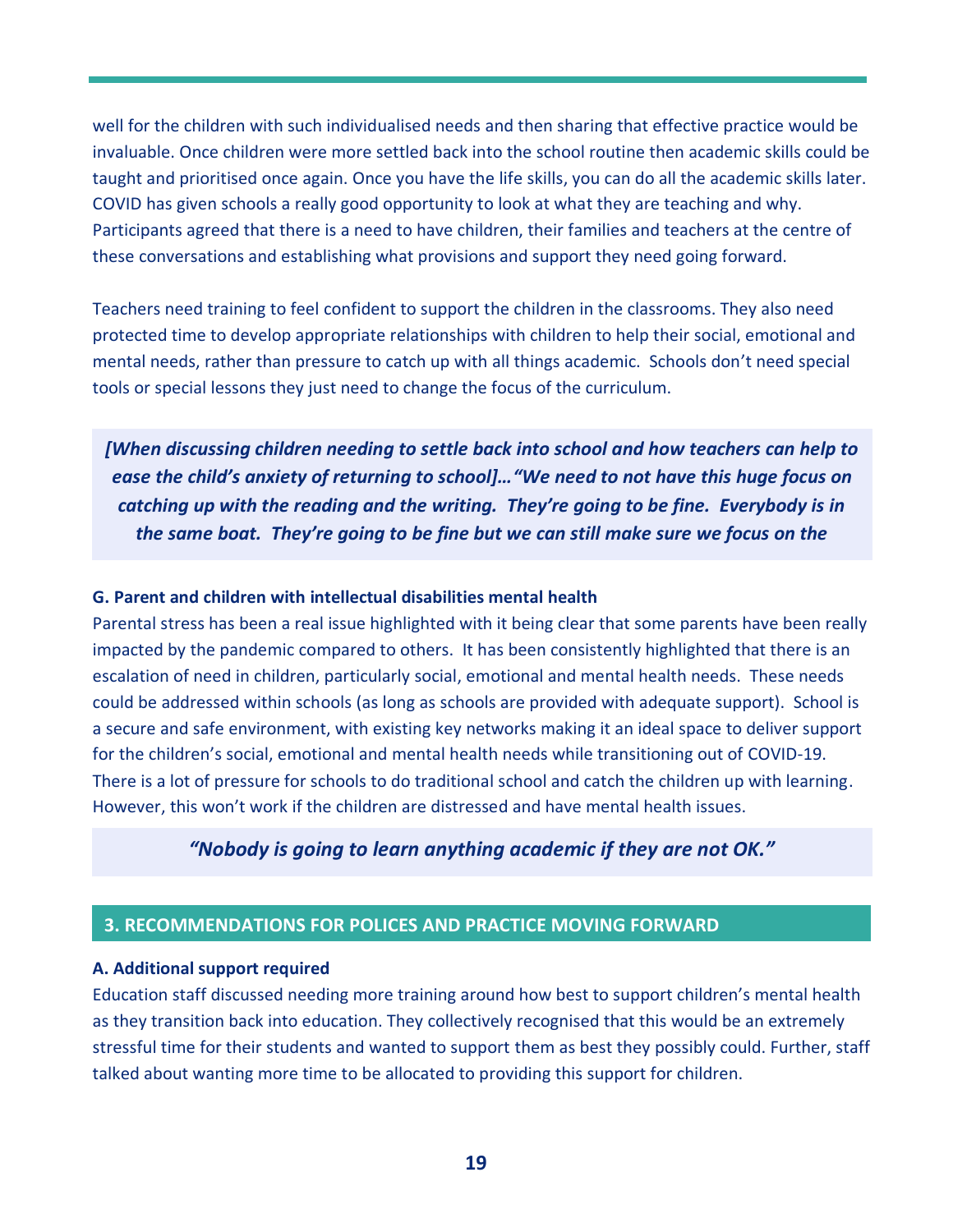## **Practitioners**

Eight practitioners joined us for this discussion representing services that included local councils, CAMHS and social work.

#### **1. DURING THE PANDEMIC AND LOCKDOWN PHASES**

#### **A. Impact on service users**

Practitioners experienced that children responded differently to education and respite services being disrupted, some children coped better at home, while others struggled with the lack of routine and structure. Practitioners felt that caregiver wellbeing was significantly impacted by this disruption of services.

*"...the children going to school, gives them a bit of that break in the day to recharge their batteries or do something else, they didn't have that."*

As a result, practitioners who continued to work within the home environment found increasingly that they were caring for and listening to and helping parents, in addition to their work with the child. Referrals for behaviours of concern increased, and parents struggled with the process of navigating education and placement applications without in-person assessments.

#### **B. Impact on professionals**

Practitioners themselves experienced shifts in job roles and expectations. The focus shifted from helping families develop skills and strategies to better manage their children's behaviour, to assisting famliles in meeting basic needs by helping with practical tasks and providing a listening ear.

*"because it wasn't a time for our families to work (therapeutic work), because the work that we do is big difficult change work. It's work that requires a lot of emotional and physical time and investment and nobody had that."*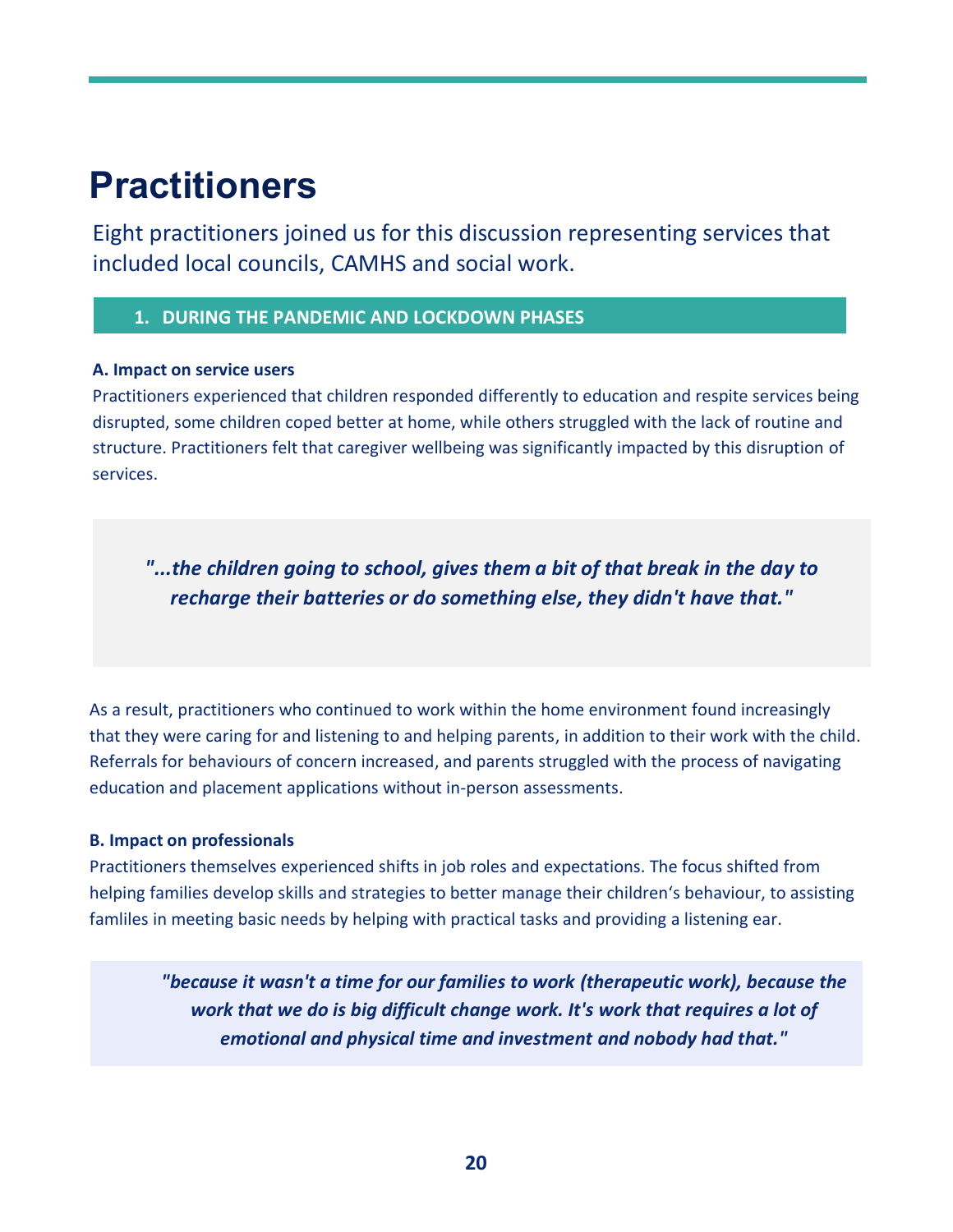In addition, practitioners discussed tension arising due to different expectations for different professionals (e.g., Nurses being expected to continue to work in person, while other professions switched to online working); social support services such as respite being disrupted, and some practitioners working from home increased workload for other teams as they felt pressure to bridge the gap in services.

> *"...because we work for the NHS and because we had that kind of sense of responsibility for the families as well, that you know... that created tensions within our team."*

Generally, practitioners discussed being better prepared to work online and integrate digital services. For some, reduced travel time was a clear positive. Communication barriers across locations and agencies were broken down with the transition to online meetings allowing for better multi-agency communication and cooperation; this was highlighted as a key area to continue developing moving forward.

#### **2. DURING CURRENT TRANSITION AND RECOVERY PHASES**

#### **A. Service users**

Practitioners felt that children responded differently to the return to school similarly to when they were closed. The impact of social bubbles and restrictions within the school environment as well as prolonged closure of resources, play centres and swimming pools meant less opportunities for children to practice key skills leading to difficulties with reintegration to community activity and previous routines.

The shift to online socialisation and social media use presented novel challenges for practitoners to work with. Parents struggled with the transition back to school due to anxiety and uncertainty about potential changes, school closures and staffing issues. Practitioners felt parents were still not ready to engage in more clinical work, needed support and were not 'recovered'.

#### **B. Professionals**

A key issue raised in the recovery phase for professionals was the recruitment and retention of staff. Recruitment issues are affecting services available to children and current staff are at risk of burnout.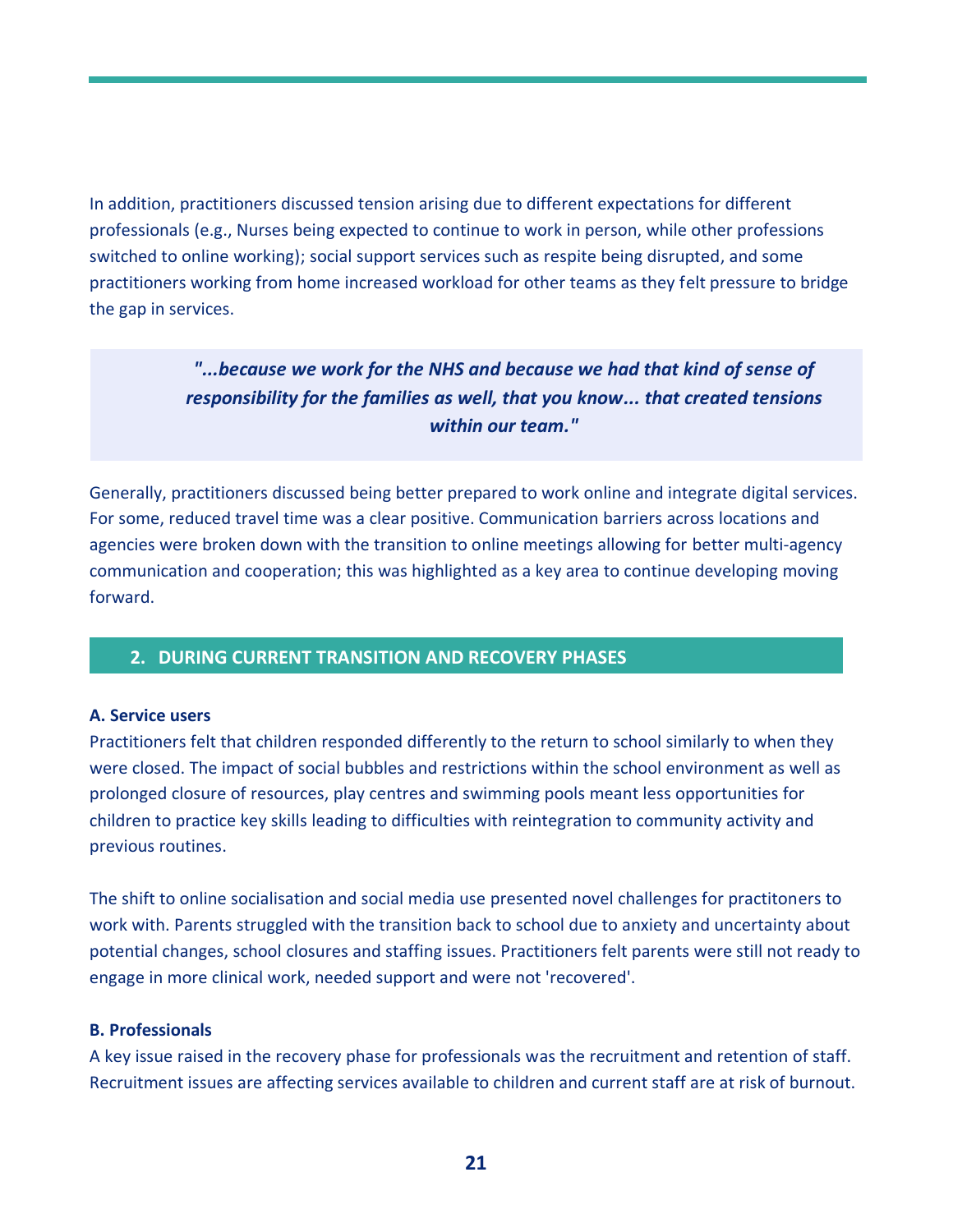New staff feel isolated due to not being able to meet colleagues, and many practitioners mentioned higher rates of mental health issues among staff.

Working from home, practitioners experience blurred boundaries between work and personal life with having to undertake challenging theraputic work within their own home or bedroom (as opposed to a clinic or typical outpatient environments); reduced travel times has led to more sessions and meetings being booked back to back with less time to decompress in between. As services have opened up more and practitioners reported using a more blended approach, as there are challenges with the expectation that you are to be avaliable online and in-person simultaneousy. The need to set boundaries in this regard with colleagues and service users was considered vital moving forward.

Additionally, a more embedded approach to peer support among staff was considered important in maintaining staff wellbeing as well as for recruitment. Being able to seek peer support from colleagues was highlighted as important for practitioner wellbeing; working in an office provided easy access to such opportunities, but this has not been prioritised when working remotely especially if other matters arise.

*"If we're actually going to make people feel contained and feel contained ourselves we need to have these things embedded in what we do and they can't just be a thought that maybe I'll find time for that in a months time. You kind of have to prioritize those things. 'cause I think you know from our recruitment point of view, that's going to be really difficult going forward if staff are not feeling like they've got that foundation."*

#### **3. RECOMMENDATIONS FOR POLICES AND PRACTICE MOVING FORWARD**

#### **A. Increase in new staff**

Practitioners discussed the severe levels of burnout being experienced across all social and clinical services; they suggested a way to decrease this was to hire more clinical and social scare staff in order to alleviate the pressures being faced by current practitioners.

#### **B. New approaches to be implemented**

Related to mental health and burnout, practitioners also discussed the need for more embedded approaches to be implemented within social and clinical care systems. These approaches would be centred around peer support and boundary setting with colleagues and service users. It was hoped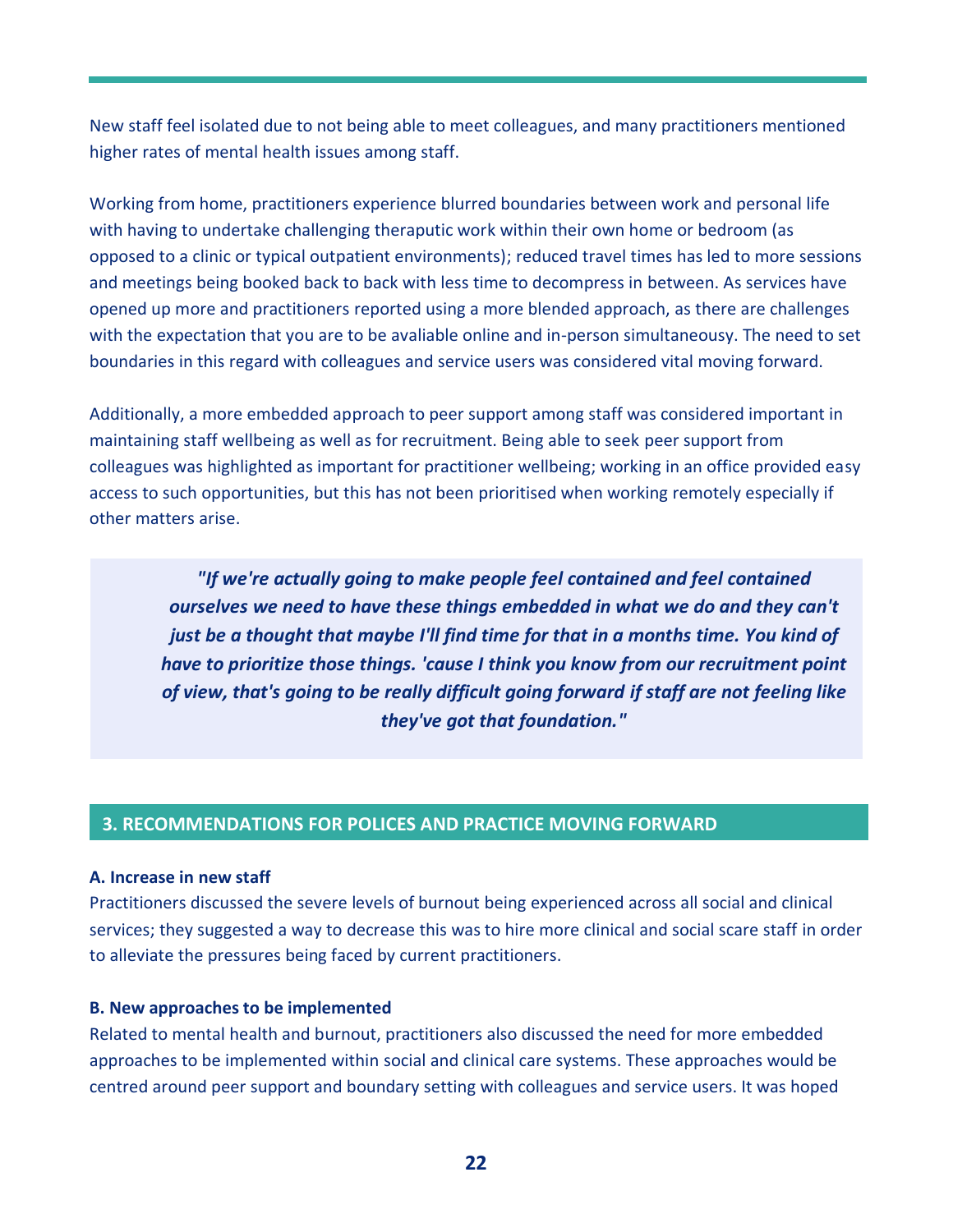that by implementing these embedded approaches, this may reduce current pressures on staff, which may help to improve issues around burnout and mental health and wellbeing.